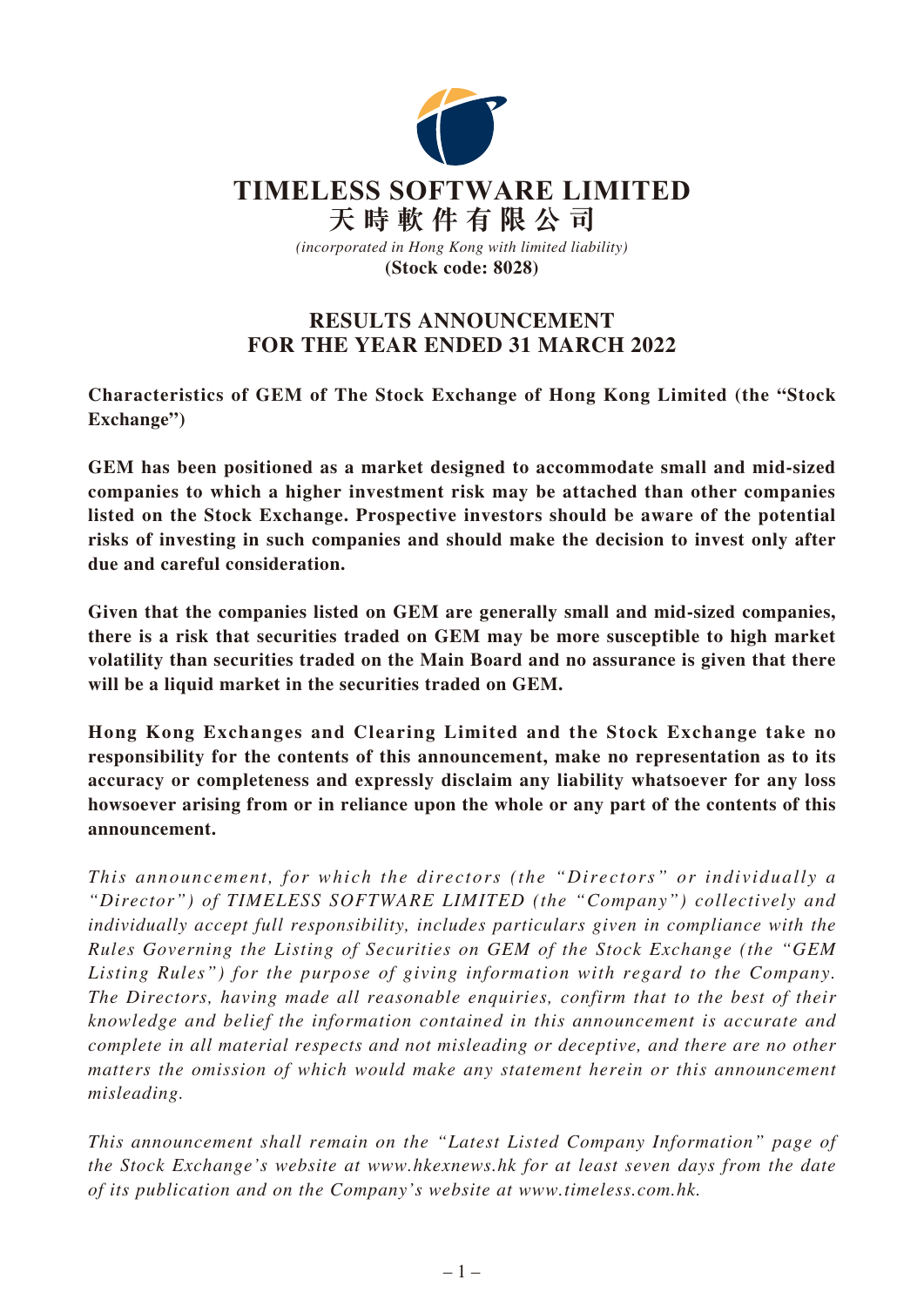## **RESULTS**

The board of Directors ("Board") of the Company is pleased to announce the audited consolidated results of the Company and its subsidiaries (collectively, the "Group") for the year ended 31 March 2022, together with the comparative audited figures for the corresponding period in 2021, have been reviewed by the audit committee of the Company and approved by the Board on 20 June 2022 as follows:

### **Consolidated Statement of Profit or Loss and Other Comprehensive Income**

*For the year ended 31 March 2022*

|                                                                                               | <b>Notes</b> | 2022<br><b>HK\$'000</b> | 2021<br>HK\$'000 |
|-----------------------------------------------------------------------------------------------|--------------|-------------------------|------------------|
| Revenue                                                                                       | 4            | 80,197                  | 189,935          |
| Other income and gains                                                                        | 5            | 5,543                   | 3,583            |
| Production costs                                                                              |              | (18, 428)               | (90, 751)        |
| Staff costs                                                                                   |              | (11,071)                | (12,031)         |
| Depreciation and amortisation                                                                 |              | (1,690)                 | (1,870)          |
| Gain/(loss) on disposal/write-off of property,                                                |              |                         |                  |
| plant and equipment                                                                           |              | 319                     | (661)            |
| Gain on partial disposal of interests in an associate                                         |              | 7,272                   | 407              |
| Impairment loss on other receivables                                                          |              | (557)                   |                  |
| Loss on fair value changes of an investment property                                          |              | (700)                   | (2,240)          |
| (Loss)/gain on fair value changes of financial assets<br>at fair value through profit or loss |              | (1,894)                 | 1,126            |
| Loss on derecognition of financial assets at fair value                                       |              |                         |                  |
| through profit or loss                                                                        |              | (2,258)                 |                  |
| Other operating expenses                                                                      |              | (11, 307)               | (16, 478)        |
| Share of profit/(loss) of associates                                                          |              | 304                     | (101)            |
| Finance costs                                                                                 | 6            | (657)                   | (679)            |
| Profit before tax                                                                             |              | 45,073                  | 70,240           |
| Income tax expense                                                                            | 7            | (8, 441)                | (20,067)         |
| Profit for the year                                                                           | 8            | 36,632                  | 50,173           |
| Other comprehensive income                                                                    |              |                         |                  |
| Items that may be reclassified subsequently to<br><i>profit or loss:</i>                      |              |                         |                  |
| Exchange differences arising on translation                                                   |              |                         |                  |
| of foreign operations                                                                         |              | 5,090                   | 8,458            |
| Total comprehensive income for the year                                                       |              | 41,722                  | 58,631           |
| Profit attributable to:                                                                       |              |                         |                  |
| Owners of the Company                                                                         |              | 6,948                   | 7,976            |
| Non-controlling interests                                                                     |              | 29,684                  | 42,197           |
|                                                                                               |              | 36,632                  | 50,173           |
|                                                                                               |              |                         |                  |
| Total comprehensive income attributable to:                                                   |              |                         |                  |
| Owners of the Company                                                                         |              | 8,272                   | 10,176           |
| Non-controlling interests                                                                     |              | 33,450                  | 48,455           |
|                                                                                               |              | 41,722                  | 58,631           |
|                                                                                               |              | <b>HK</b> cents         | HK cents         |
| <b>Earnings per share</b>                                                                     |              |                         |                  |
| - Basic and diluted                                                                           | 9            | 0.25                    | 0.28             |

 $-2-$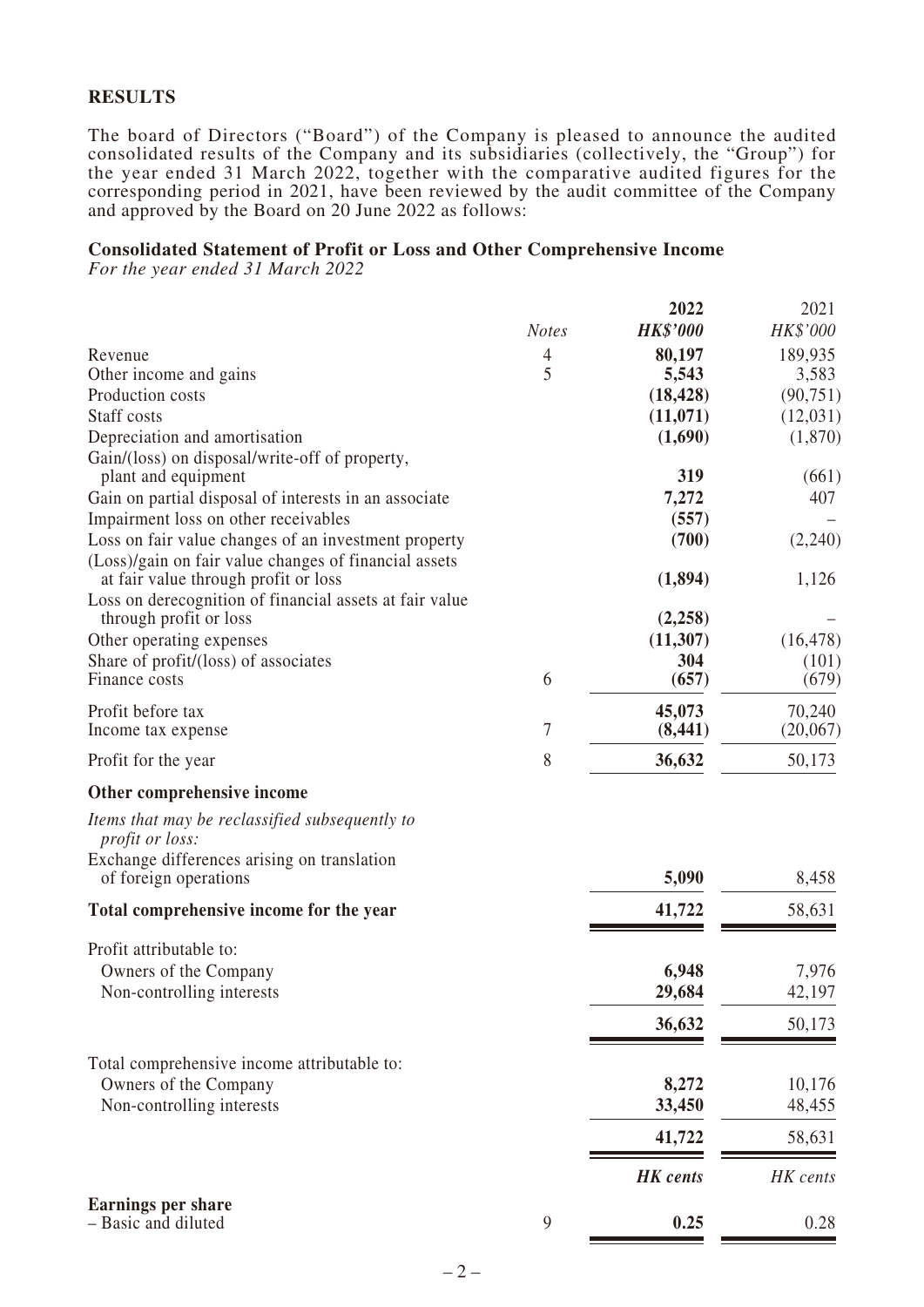# **Consolidated Statement of Financial Position**

*At 31 March 2022*

|                                                                                                                                                                                                              | <b>Notes</b> | 2022<br><b>HK\$'000</b>                | 2021<br>HK\$'000                              |
|--------------------------------------------------------------------------------------------------------------------------------------------------------------------------------------------------------------|--------------|----------------------------------------|-----------------------------------------------|
| <b>Non-current assets</b><br>Property, plant and equipment<br>Right-of-use assets<br>Investment property                                                                                                     |              | 157<br>6,165<br>7,900                  | 1,494<br>6,263<br>8,600                       |
| Intangible assets<br>Exploration and evaluation assets<br>Interests in associates<br>Financial assets at fair value through profit or loss<br>Land rehabilitation costs                                      |              | 13,956<br>401<br>7,290                 | 97<br>9,992<br>242                            |
|                                                                                                                                                                                                              |              | 35,869                                 | 26,688                                        |
| <b>Current assets</b><br>Inventories<br>Trade receivables<br>Prepayments, deposits and other receivables<br>Financial assets at fair value through profit or loss<br>Bank balances and cash                  | 10           | 130<br>5<br>16,510<br>1,719<br>127,065 | 9,947<br>3,621<br>25,179<br>12,933<br>116,072 |
|                                                                                                                                                                                                              |              | 145,429                                | 167,752                                       |
| <b>Current liabilities</b><br>Trade and other payables<br>Dividends payable to a non-controlling shareholder<br>Provision for land rehabilitation<br>Loans from related companies<br>Current tax liabilities | 11           | 11,418<br>860<br>11,200                | 16,068<br>8,820<br>827<br>15,000<br>9,611     |
|                                                                                                                                                                                                              |              | 23,478                                 | 50,326                                        |
| <b>Net current assets</b>                                                                                                                                                                                    |              | 121,951                                | 117,426                                       |
| <b>Total assets less current liabilities</b>                                                                                                                                                                 |              | 157,820                                | 144,114                                       |
| <b>Non-current liabilities</b><br>Provision for land rehabilitation<br>Deferred tax liabilities                                                                                                              |              | 7,246<br>2,218                         | 6,965<br>1,870                                |
|                                                                                                                                                                                                              |              | 9,464                                  | 8,835                                         |
| <b>Net assets</b>                                                                                                                                                                                            |              | 148,356                                | 135,279                                       |
| <b>Capital and reserves</b><br>Share capital<br>Reserves                                                                                                                                                     |              | 906,074<br>(845, 018)                  | 906,074<br>(853,290)                          |
| Equity attributable to owners of the Company<br>Non-controlling interests                                                                                                                                    |              | 61,056<br>87,300                       | 52,784<br>82,495                              |
| <b>Total equity</b>                                                                                                                                                                                          |              | 148,356                                | 135,279                                       |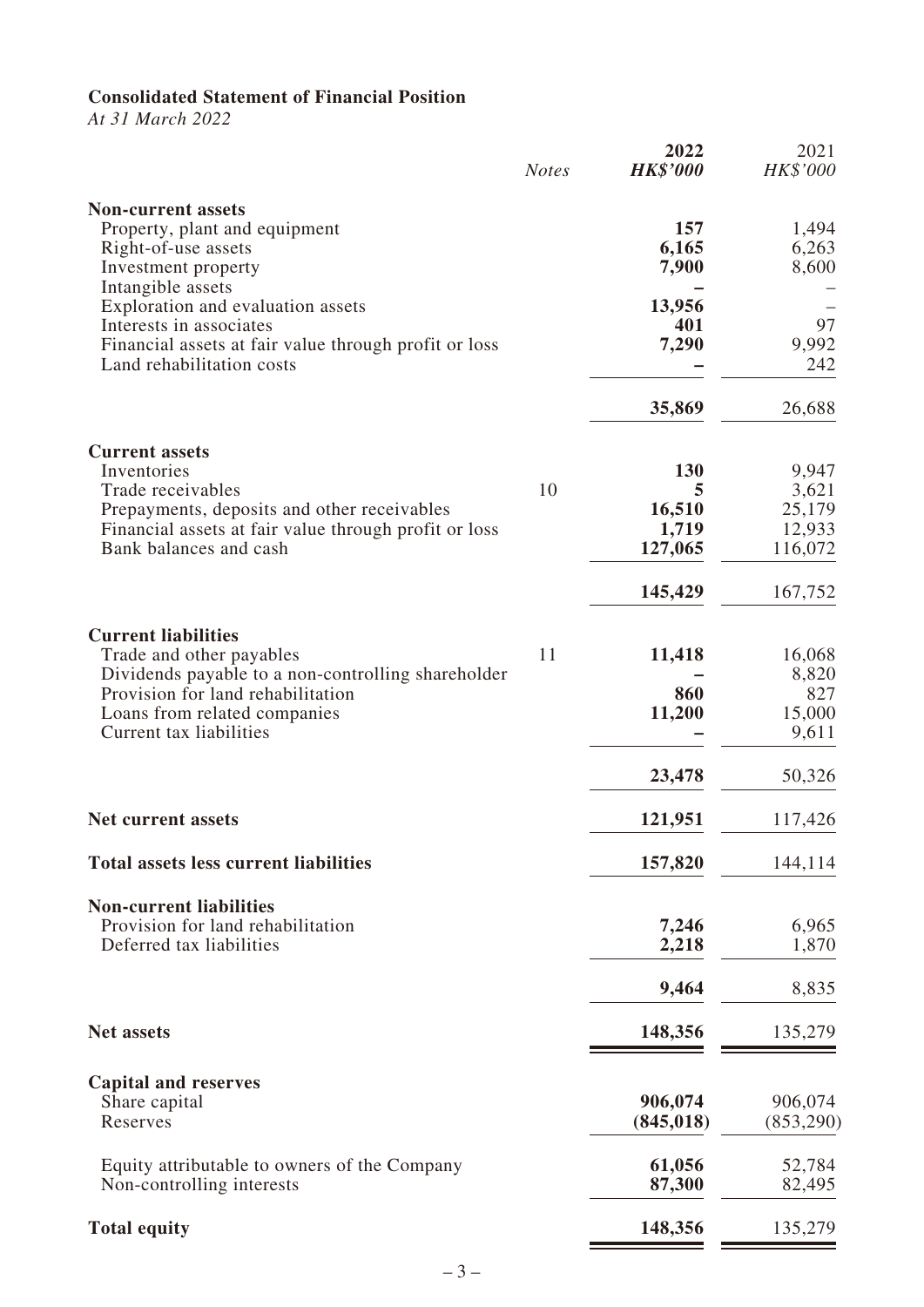## **NOTES:**

### **1. GENERAL**

Timeless Software Limited (the "Company") is a public limited company incorporated in Hong Kong and its shares are listed on GEM of The Stock Exchange of Hong Kong Limited (the "Stock Exchange"). The address of the registered office and principal place of business of the Company are disclosed in the corporate information section to the annual report.

The principal activity of the Company is investment holding. The Group is principally engaged in (i) the exploration and exploitation of mines and trading of metal ("Mining Business"); and (ii) research, development and sale agency of bio and nano materials products as well as software maintenance and development services ("Other Business"). In addition to these operating segments, the Group has investments in various projects including e-sports tournament services, nano applications as well as smart farming solution and services through its associates.

These consolidated financial statements are presented in Hong Kong dollars ("HK\$"), which is the same as the functional currency of the Company.

The financial information relating to the years ended 31 March 2022 and 2021 included in this announcement does not constitute the Company's statutory annual consolidated financial statements for those years but is derived from those financial statements. Further information relating to these statutory financial statements required to be disclosed in accordance with section 436 of the Companies Ordinance (Cap. 622) is as follows:

The Company has delivered the financial statements for the year ended 31 March 2021 to the Registrar of Companies as required by section 662(3) of, and Part 3 of Schedule 6 to, the Companies Ordinance and will deliver the financial statements for the year ended 31 March 2022 to the Registrar of Companies in due course.

The Company's auditors have reported on the financial statements of the Group for both financial years. The auditors' reports were unqualified; did not include a reference to any matters to which the auditors drew attention by way of emphasis without qualifying their reports; and did not contain a statement under sections 406(2), 407(2) or (3) of the Companies Ordinance.

### **2. APPLICATION OF AMENDMENTS TO HONG KONG FINANCIAL REPORTING STANDARDS ("HKFRSs")**

### **Amendments to HKFRSs that are mandatorily effective for the current year**

In the current year, the Group have applied the following amendments to HKFRSs issued by the Hong Kong Institute of Certified Public Accountants ("HKICPA") for the first time, which are mandatorily effective for the annual period beginning on or after 1 April 2021 for the preparation of the consolidated financial statements:

| Amendments to HKFRS 16                   | Covid-19 Related Rent Concessions        |
|------------------------------------------|------------------------------------------|
| Amendments to HKFRS 16                   | Covid-19 Related Rent Concessions beyond |
|                                          | 30 June 2021                             |
| Amendments to HKFRS 9, HKAS 39, HKFRS 7, | Interest Rate Benchmark Reform – Phase 2 |
| HKFRS 4 and HKFRS 16                     |                                          |

In addition, the Group applied the agenda decision of the IFRS Interpretations Committee (the "Committee") of the International Accounting Standards Board issued in June 2021 which clarified the costs an entity should include as "estimated costs necessary to make the sale" when determining the net realisable value of inventories.

The application of the amendments to HKFRSs in the current year has had no material impact on the Group's financial positions and performance for the current and prior years and/or on the disclosures set out in these consolidated financial statements.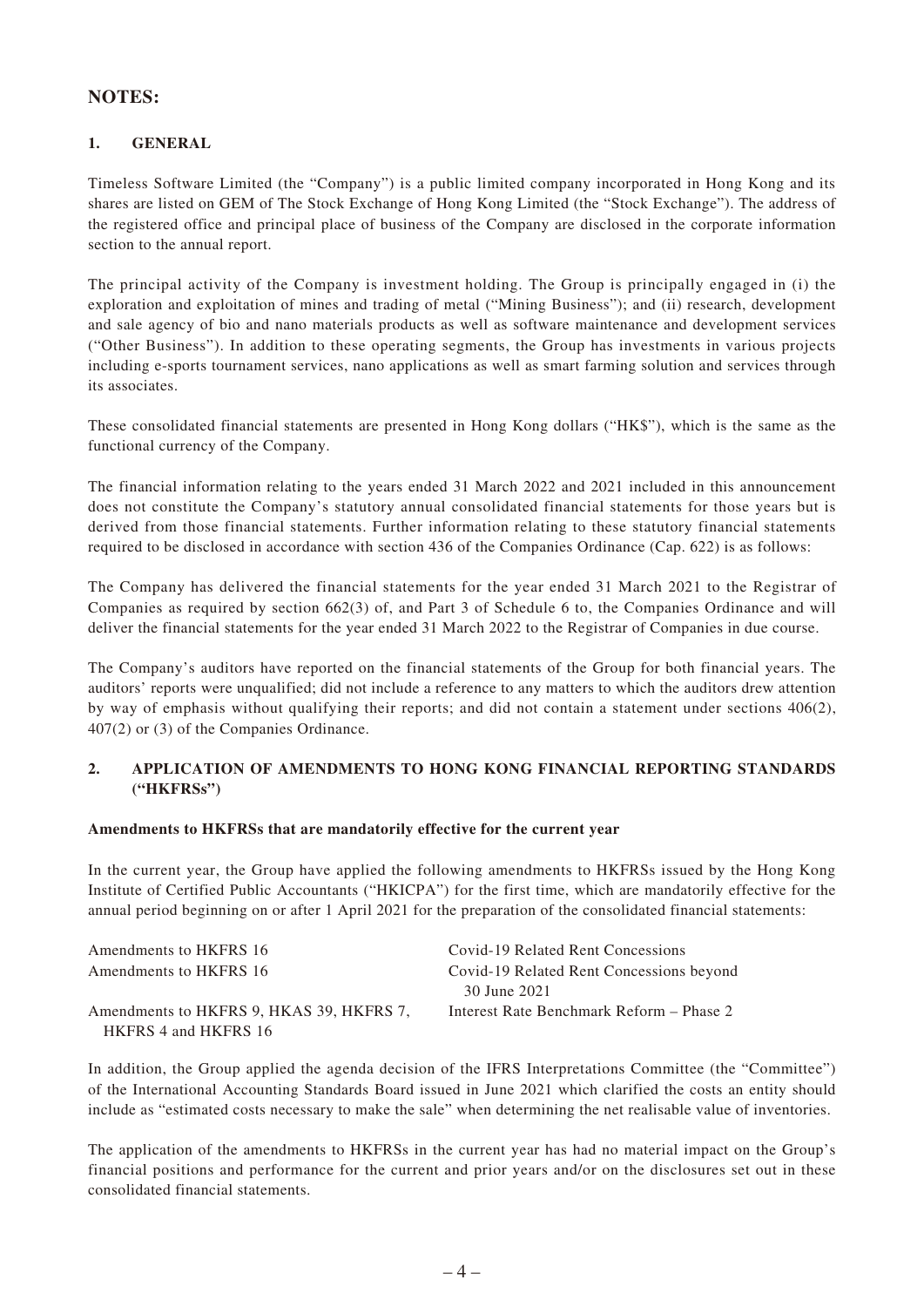### **3. BASIS OF PREPARATION OF CONSOLIDATED FINANCIAL STATEMENTS**

These consolidated financial statements have been prepared in accordance with HKFRSs issued by the HKICPA. For the purpose of preparation of the consolidated financial statements, information is considered material if such information is reasonably expected to influence decisions made by primary users. In addition, the consolidated financial statements include applicable disclosures required by the Rules Governing the Listing of Securities on GEM of the Stock Exchange ("GEM Listing Rules") and by the Hong Kong Companies Ordinance.

The consolidated financial statements have been prepared on the historical cost basis except for an investment property and certain financial instruments that are measured at fair values at the end of each reporting period.

### **4. REVENUE AND SEGMENT INFORMATION**

Information reported to the board of directors, being the chief operating decision maker ("CODM"), for the purposes of resource allocation and assessment of segment performance focuses on types of goods or services delivered or provided.

No operating segments have been aggregated in arriving at the reportable segments of the Group.

Specifically, the Group's reportable segments under HKFRS 8 are as follows:

- (i) Mining Business exploration and exploitation of mines and trading of metal; and
- (ii) Other Business research, development and sale agency of bio and nano material products as well as software maintenance and development services

#### **Segment revenues and results**

The following is an analysis of the Group's revenue and results by reportable segments:

#### *For the year ended 31 March 2022*

|                                                       | <b>Mining Business</b><br><b>HK\$'000</b> | <b>Other Business</b><br><b>HK\$'000</b> | <b>Total</b><br><b>HK\$'000</b> |
|-------------------------------------------------------|-------------------------------------------|------------------------------------------|---------------------------------|
| <b>Segment revenue</b>                                |                                           |                                          |                                 |
| External sales                                        | 79,766                                    | 431                                      | 80,197                          |
| Segment profit                                        | 44,698                                    | 237                                      | 44,935                          |
| Interest income                                       |                                           |                                          | 3,769                           |
| Unallocated other income and gains                    |                                           |                                          | 994                             |
| Unallocated corporate expenses                        |                                           |                                          | (6, 135)                        |
| Gain on partial disposal of interests in an associate |                                           |                                          | 7,272                           |
| Impairment loss on other receivables                  |                                           |                                          | (557)                           |
| Loss on fair value changes of an investment property  |                                           |                                          | (700)                           |
| Loss on fair value changes of financial assets at     |                                           |                                          |                                 |
| <b>FVTPL</b>                                          |                                           |                                          | (1,894)                         |
| Loss on derecognition of financial assets at FVTPL    |                                           |                                          | (2,258)                         |
| Share of profit of associates                         |                                           |                                          | 304                             |
| Finance costs                                         |                                           |                                          | (657)                           |
| Group's profit before tax                             |                                           |                                          | 45,073                          |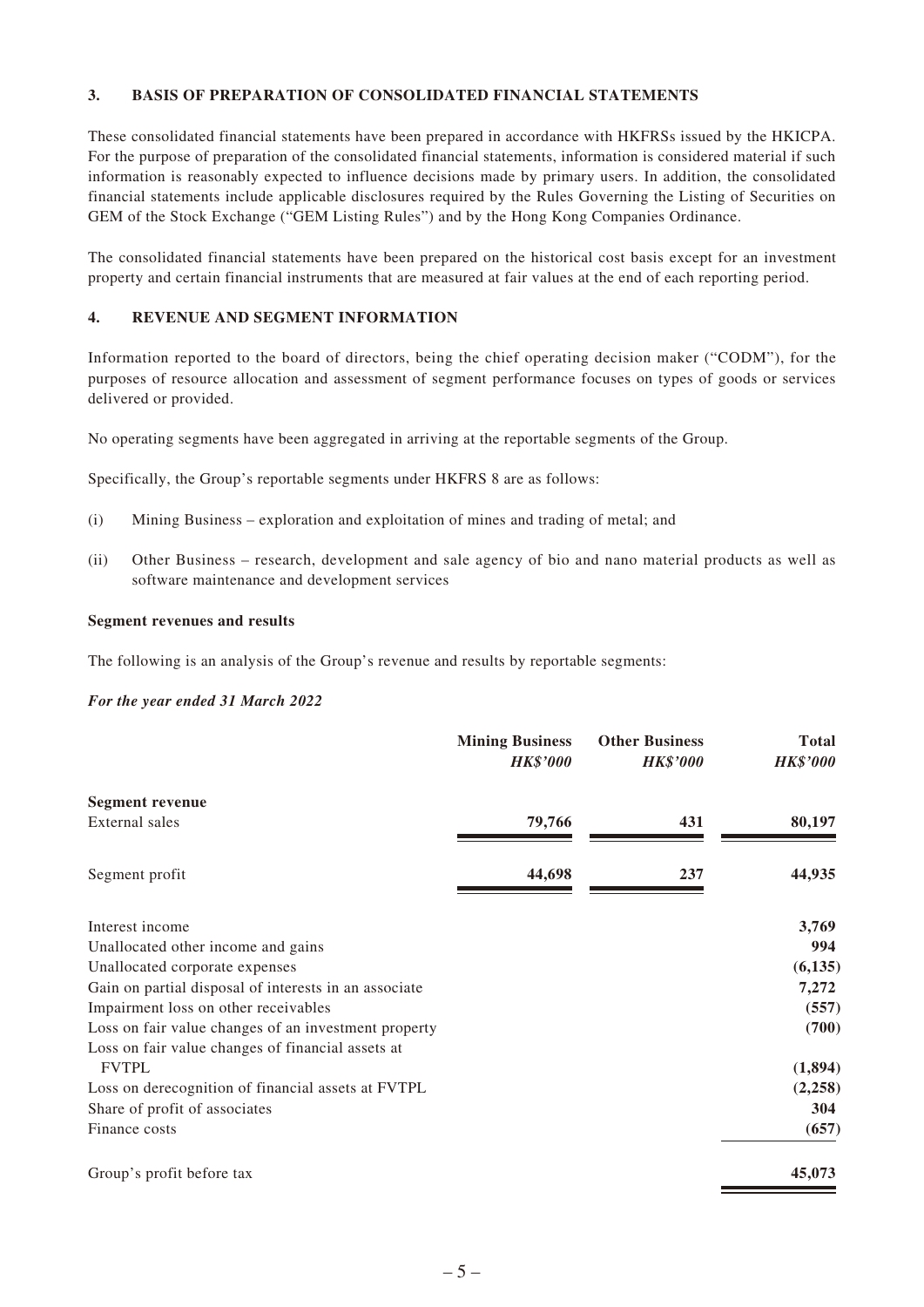#### *For the year ended 31 March 2021*

|                                                      | Mining Business<br>HK\$'000 | <b>Other Business</b><br>HK\$'000 | Total<br>HK\$'000 |
|------------------------------------------------------|-----------------------------|-----------------------------------|-------------------|
| <b>Segment revenue</b>                               |                             |                                   |                   |
| External sales                                       | 189,018                     | 917                               | 189,935           |
| Segment profit                                       | 76,015                      | 1,169                             | 77,184            |
| Interest income                                      |                             |                                   | 989               |
| Unallocated other income and gains                   |                             |                                   | 1,510             |
| Unallocated corporate expenses                       |                             |                                   | (7,956)           |
| Gain on disposal of interests in an associate        |                             |                                   | 407               |
| Loss on fair value changes of an investment property |                             |                                   | (2,240)           |
| Gain on fair value changes of financial assets at    |                             |                                   |                   |
| <b>FVTPL</b>                                         |                             |                                   | 1,126             |
| Share of loss of associates                          |                             |                                   | (101)             |
| Finance costs                                        |                             |                                   | (679)             |
| Group's profit before tax                            |                             |                                   | 70,240            |

There were no inter-segment sales in the current year (2021: nil).

The accounting policies of the operating segments are the same as the Group's accounting policies described in the consolidated financial statements. Segment profit represents the profit from each segment without allocation of interest income, unallocated other income and gains, unallocated corporate expenses, gain on partial disposal of interests in an associate, impairment loss on other receivables, gain/(loss) on fair value changes of the Group's financial instruments and an investment property, loss on derecognition of financial assets at FVTPL, share of results of associates and finance costs. This is the measure reported to the CODM for the purposes of resource allocation and performance assessment.

### **Segment assets and liabilities**

|                                      | 2022<br><b>HK\$'000</b> | 2021<br>HK\$'000 |
|--------------------------------------|-------------------------|------------------|
|                                      |                         |                  |
| <b>Segment assets</b>                |                         |                  |
| <b>Mining Business</b>               | 22,278                  | 46,106           |
| Other Business                       | 60                      | 40               |
| Total reportable segment assets      | 22,338                  | 46,146           |
| Interests in associates              | 401                     | 97               |
| Unallocated                          | 158,559                 | 148,197          |
| <b>Consolidated assets</b>           | 181,298                 | 194,440          |
| <b>Segment liabilities</b>           |                         |                  |
| <b>Mining Business</b>               | 20,911                  | 34,534           |
| <b>Other Business</b>                |                         | 5                |
| Total reportable segment liabilities | 20,911                  | 34,539           |
| Unallocated                          | 12,031                  | 24,622           |
| <b>Consolidated liabilities</b>      | 32,942                  | 59,161           |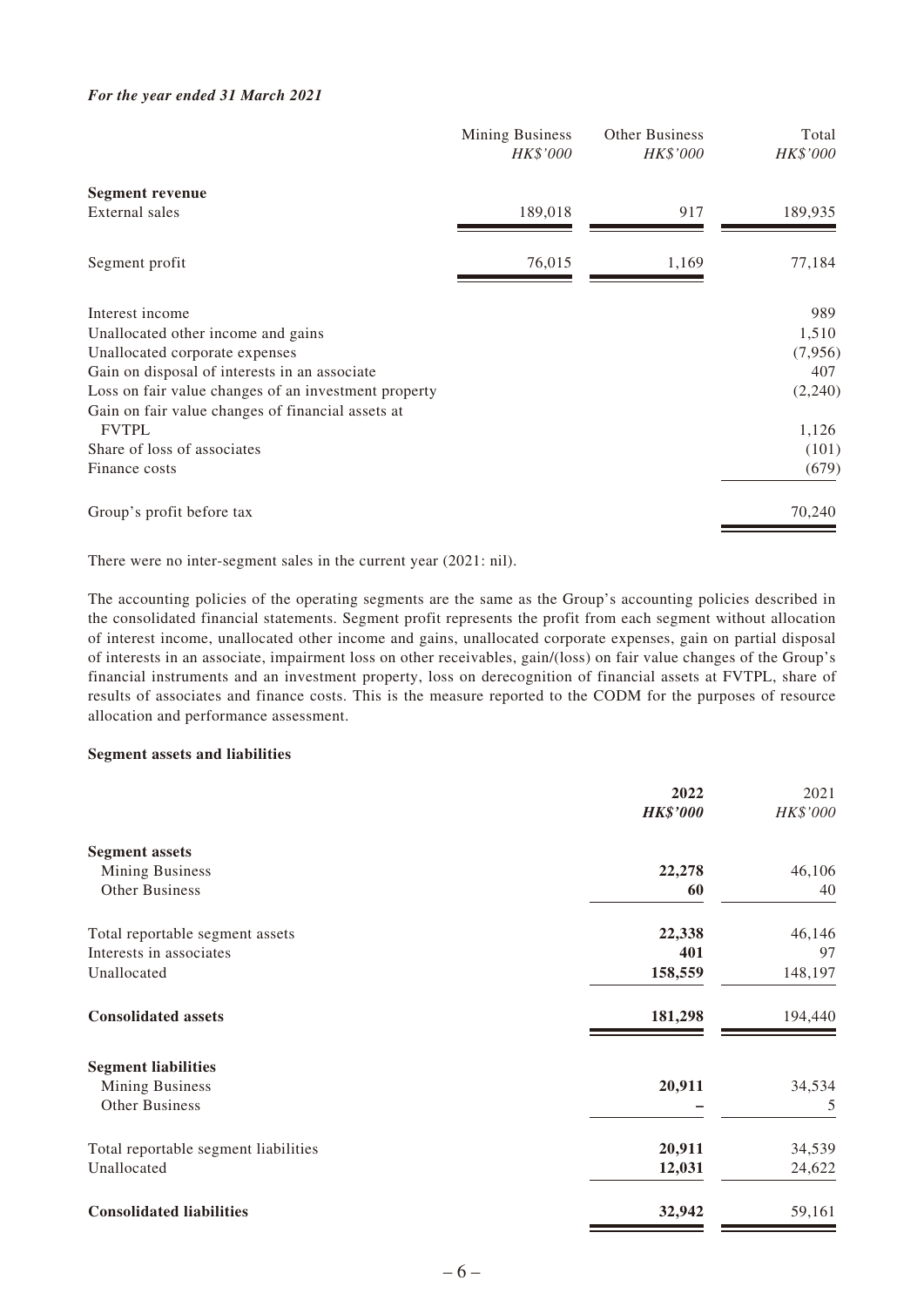For the purposes of monitoring segment performance and allocating resources between segments:

- all assets are allocated to reportable segments other than certain of the Group's property, plant and equipment, an investment property, financial assets at FVTPL, interests in associates and amount due from an associate, certain of the Group's prepayments, deposits and other receivables and bank balances and cash; and
- all liabilities are allocated to reportable segments other than loans from related companies, certain of the Group's other payables and dividends payable to a non-controlling shareholder.

#### **Other segment information**

|                                                                    | 2022<br><b>HK\$'000</b> | 2021<br>HK\$'000 |
|--------------------------------------------------------------------|-------------------------|------------------|
| Additions to non-current assets*                                   |                         |                  |
| <b>Mining Business</b>                                             | 14,003                  | 11,662           |
| Gain/(loss) on disposal/write-off of property, plant and equipment |                         |                  |
| <b>Mining Business</b>                                             | 319                     | (661)            |
| Depreciation and amortisation                                      |                         |                  |
| <b>Mining Business</b>                                             | 1,501                   | 1,681            |
| Unallocated                                                        | 189                     | 189              |
|                                                                    | 1,690                   | 1,870            |
| Depreciation and amortisation included in production costs         |                         |                  |
| <b>Mining Business</b>                                             | 319                     | 25,628           |
| Total depreciation and amortisation recognised in profit and loss  | 2,009                   | 27,498           |

\* Additions to non-current assets include additions to property, plant and equipment, intangible assets and exploration and evaluation assets.

#### **Geographical Information**

The Group's operations are mainly located in Hong Kong and Mainland China.

Information about the Group's revenue from external customers is presented based on the location of operations. Information about the Group's non-current assets is presented based on the geographical location of assets.

|                                 | 2022            | 2021     |
|---------------------------------|-----------------|----------|
|                                 | <b>HK\$'000</b> | HK\$'000 |
| Revenue from external customers |                 |          |
| Hong Kong                       | 431             | 917      |
| Mainland China                  | 79,766          | 189,018  |
|                                 | 80,197          | 189,935  |
| Non-current assets              |                 |          |
| Hong Kong                       | 8,032           | 8,921    |
| Mainland China                  | 20,146          | 7,678    |
|                                 | 28,178          | 16,599   |

*Note:* Non-current assets excluded financial instruments and interests in associates.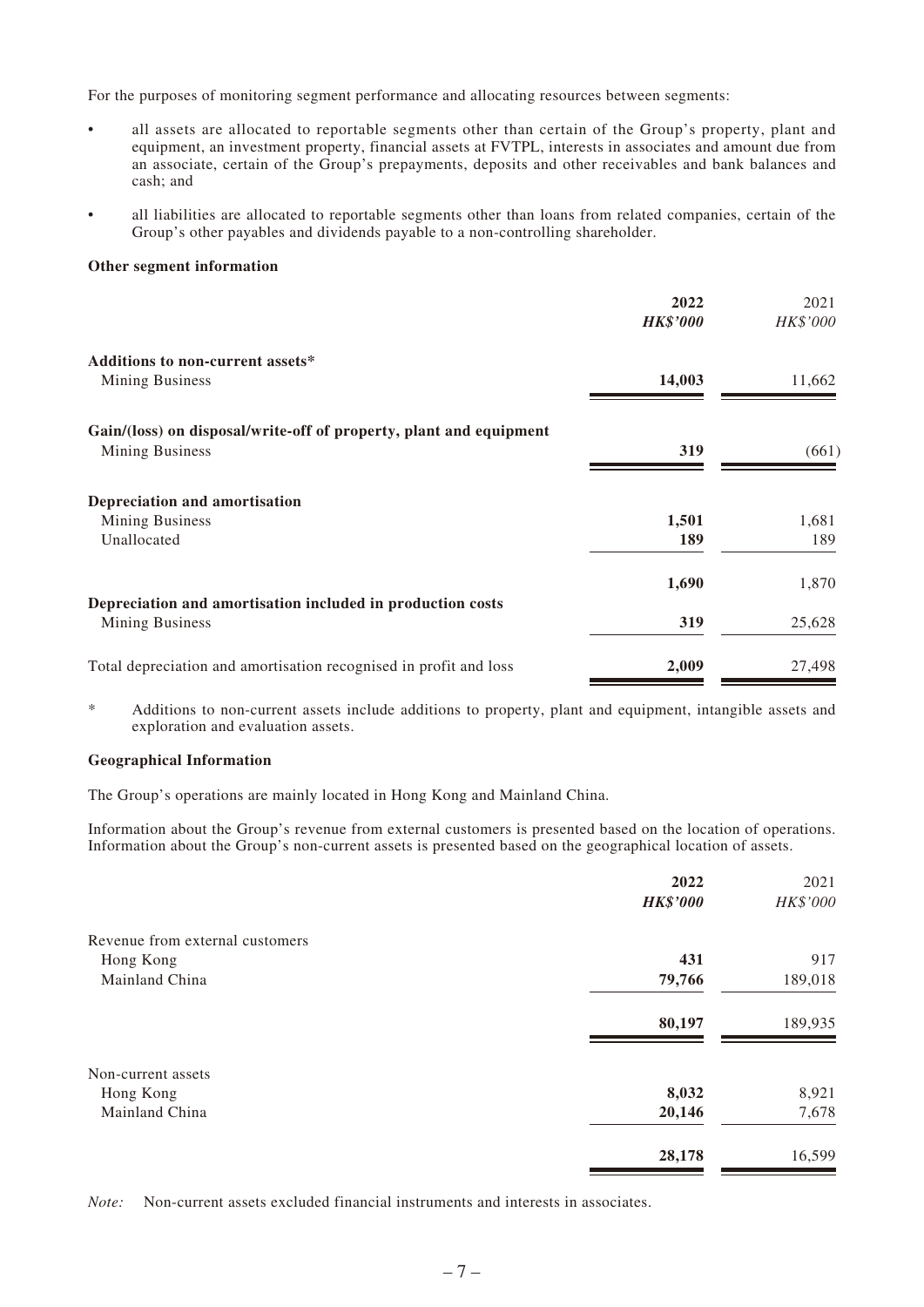#### **Information about major customers**

Revenues from customers of the corresponding years contributing over 10% of total revenue of the Group are as follows:

| 2022             | 2021     |
|------------------|----------|
| <b>HK\$'000</b>  | HK\$'000 |
| 79,766           | 80,710   |
| N/A <sup>2</sup> | 67,145   |
|                  |          |

<sup>1</sup> Revenue from Mining Business.

<sup>2</sup> The corresponding revenue did not contribute over 10% of the Group's revenue.

### **Disaggregation of revenue from contracts with products**

|                                        | 2022            | 2021     |
|----------------------------------------|-----------------|----------|
|                                        | <b>HK\$'000</b> | HK\$'000 |
| Types of goods or service              |                 |          |
| Sales of high-grade nickel-copper ores | 79,766          | 80,710   |
| Sales of nickel concentrates           |                 | 83,783   |
| Sales of copper concentrates           |                 | 24,525   |
| Service fee income                     | 406             | 901      |
| Sales of water soluble bags            | 25              | 16       |
|                                        | 80,197          | 189,935  |

### **5. OTHER INCOME AND GAINS**

|                                                 | 2022<br><b>HK\$'000</b> | 2021<br>HK\$'000 |
|-------------------------------------------------|-------------------------|------------------|
| Dividend income from a financial asset at FVTPL | 750                     | 750              |
| Interest income                                 |                         |                  |
| - bank deposits                                 | 3,275                   | 801              |
| - financial assets at FVTPL                     | 188                     | 188              |
| - other receivable                              | 306                     |                  |
| Government grants                               |                         | 944              |
| Net foreign exchange gain                       | 153                     | -                |
| Others                                          | 871                     | 900              |
|                                                 | 5,543                   | 3,583            |

During the year ended 31 March 2021, the Group recognised government grants of HK\$944,000, of which HK\$506,000 related to Employment Support Scheme provided by the Hong Kong government. There was no unfulfilled condition in respect of the grants.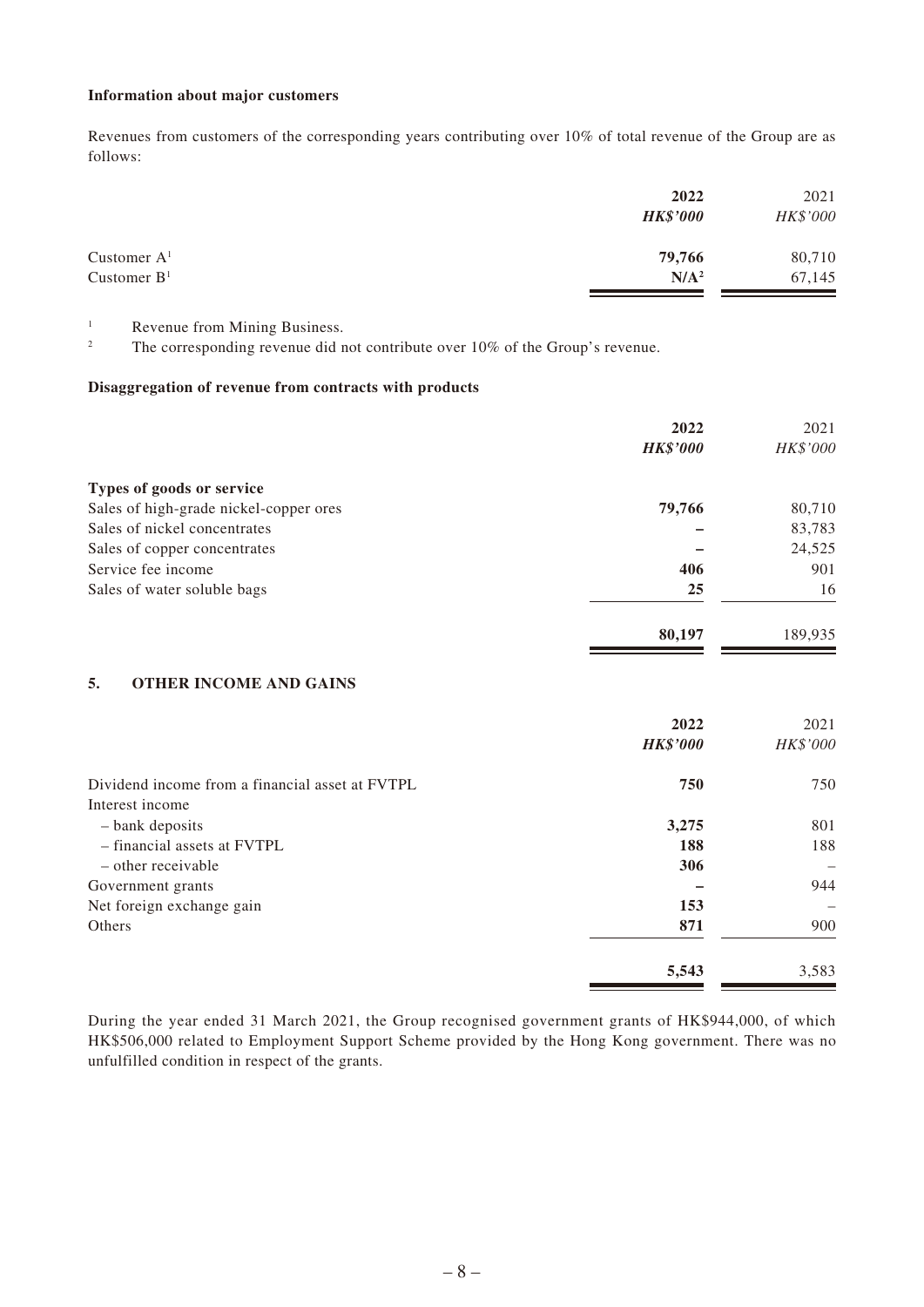### **6. FINANCE COSTS**

|                                          | 2022<br><b>HK\$'000</b> | 2021<br>HK\$'000 |
|------------------------------------------|-------------------------|------------------|
| Interest on loans from related companies | 657                     | 675              |
| Interest on lease liabilities            |                         | 4                |
| Total borrowing costs                    | 657                     | 679              |
| <b>INCOME TAX EXPENSE</b><br>7.          |                         |                  |
|                                          | 2022                    | 2021             |
|                                          | <b>HK\$'000</b>         | HK\$'000         |
| Current tax                              |                         |                  |
| - PRC Enterprise Income Tax              | 7,021                   | 22,262           |
| - Under provision in prior years         | 27                      | 7                |
| - PRC withholding tax                    | 1,062                   | 750              |
| Deferred tax                             | 331                     | (2,952)          |
|                                          | 8,441                   | 20,067           |

On 21 March 2018, the Hong Kong Legislative Council passed The Inland Revenue (Amendment) (No. 7) Bill 2017 (the "Bill") which introduces the two-tiered profits tax rates regime. The Bill was signed into law on 28 March 2018 and was gazette on the following day. Under the two-tiered profits tax rates regime, the first HK\$2 million of profits of the qualifying group entity will be taxed at 8.25%, and profits above HK\$2 million will be taxed at 16.5%. Taxes on profits assessable elsewhere have been calculated at the rates of tax prevailing in the jurisdictions in which the Group operates.

Under the Law of the PRC on Enterprise Income Tax (the "EIT Law") and Implementation Regulation of the EIT Law, the tax rate of the subsidiaries operating in Mainland China is 25% for both years.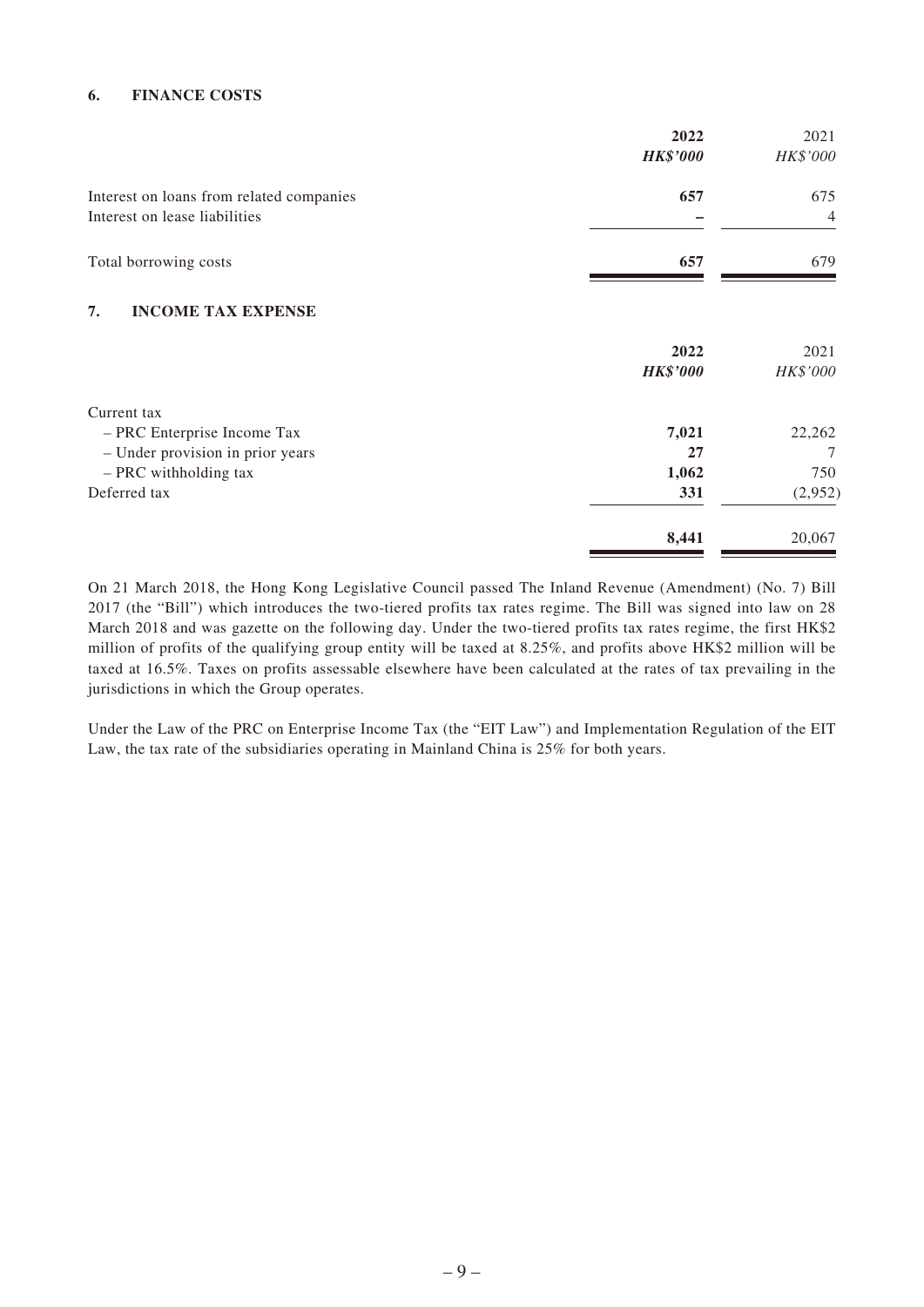# **8. PROFIT FOR THE YEAR**

|                                                                                                                    | 2022<br><b>HK\$'000</b> | 2021<br>HK\$'000 |
|--------------------------------------------------------------------------------------------------------------------|-------------------------|------------------|
| Profit for the year has been arrived at after charging/(crediting):                                                |                         |                  |
| Directors' and chief executive's emoluments                                                                        | 2,125                   | 2,830            |
| Other staff's retirement benefits scheme contributions                                                             | 406                     | 619              |
| Other staff costs*                                                                                                 | 8,540                   | 8,582            |
| Employee benefits expenses                                                                                         | 11,071                  | 12,031           |
| Depreciation of property, plant and equipment                                                                      | 319                     | 1,286            |
| Amortisation of intangible assets                                                                                  |                         | 24,342           |
| Depreciation and amortisation (including in the production costs line item)                                        | 319                     | 25,628           |
| Depreciation of property, plant and equipment                                                                      | 1,096                   | 1,415            |
| Depreciation of right-of-use assets                                                                                | 345                     | 396              |
| Amortisation of land rehabilitation costs                                                                          | 249                     | 59               |
| Depreciation and amortisation (included in the depreciation and                                                    |                         |                  |
| amortisation line item)                                                                                            | 1,690                   | 1,870            |
| Rental income arising from an investment property                                                                  | (192)                   | (206)            |
| Less: direct operating expenses incurred for an investment property that<br>generate rental income during the year | 85                      | 76               |
|                                                                                                                    | (107)                   | (130)            |
| Auditor's remuneration                                                                                             | 620                     | 650              |
| Cost of inventories recognised as an expense                                                                       | 16,404                  | 76,415           |
| Provision for inventories (included in the production costs line item)                                             | 1,431                   |                  |
| Expense relating to short-term leases not included in the<br>measurement of lease liabilities                      | 772                     | 3,500            |

\* The costs exclude production staff costs of approximately HK\$274,000 (2021: HK\$8,301,000) which were included in the production costs line item.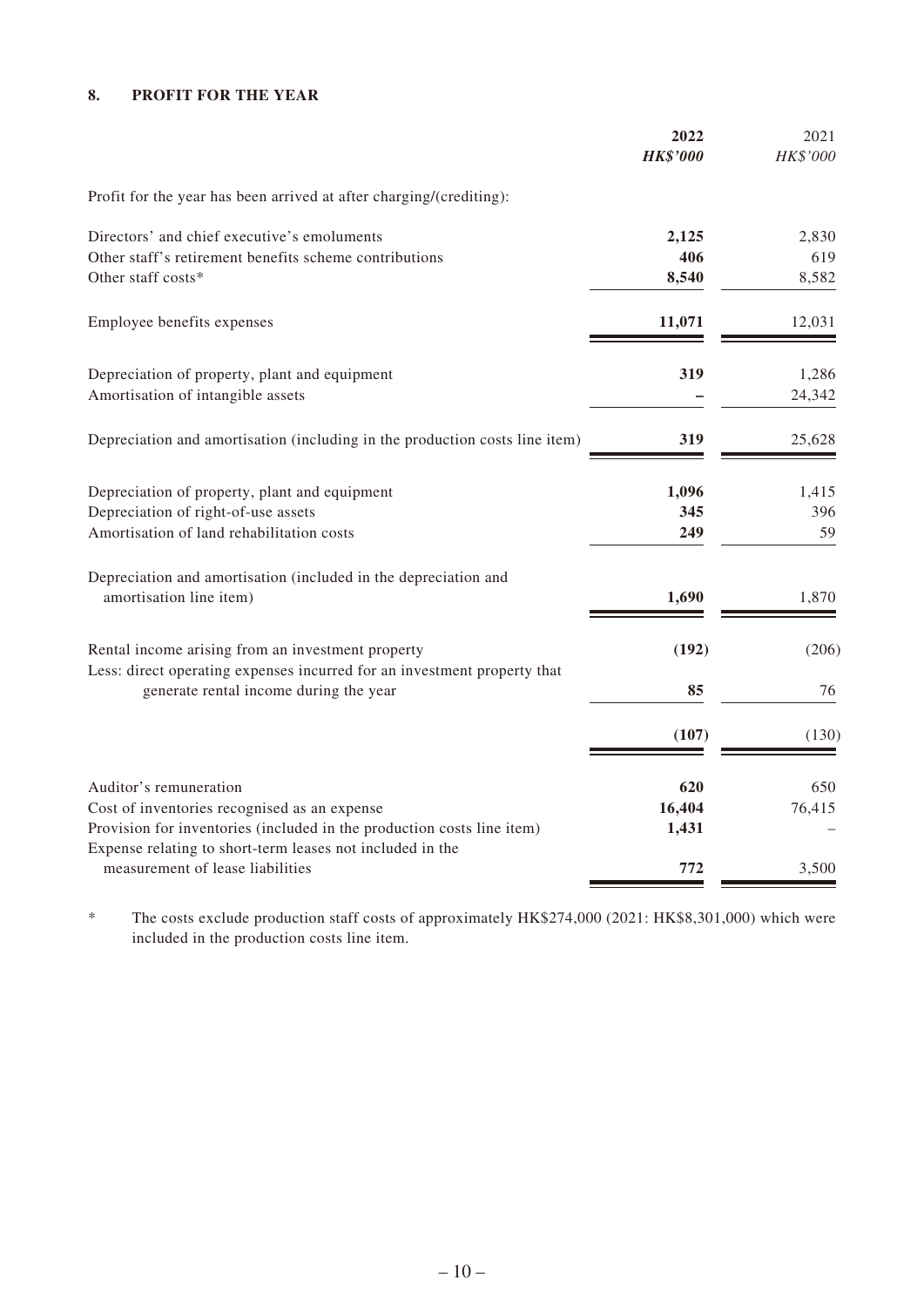### **9. EARNINGS PER SHARE**

The calculation of the basic and diluted earnings per share attributable to owners of the Company is based on the following data:

### **Earnings for the basic and diluted earnings per share:**

|                                                                                                                        | 2022<br><b>HK\$'000</b> | 2021<br>HK\$'000 |
|------------------------------------------------------------------------------------------------------------------------|-------------------------|------------------|
| Earnings for the year attributable to owners of the Company for<br>the purpose of basic and diluted earnings per share | 6,948                   | 7.976            |
| <b>Number of shares:</b>                                                                                               |                         |                  |
|                                                                                                                        | 2022<br>$\bm{v}$        | 2021<br>'000     |
| Weighted average number of ordinary shares for the purpose of basic<br>and diluted earnings per share                  | 2,812,882               | 2,812,882        |

The computation of the diluted earnings per share does not assume the exercise of the Company's outstanding share option since the exercise prices of those options were higher than the average market price for shares for both 2022 and 2021.

### **10. TRADE RECEIVABLES**

|                                                 | 2022<br><b>HK\$'000</b> | 2021<br><b>HK\$'000</b> |
|-------------------------------------------------|-------------------------|-------------------------|
| Trade receivables from contracts with customers |                         | 3.621                   |

The following is an aged analysis of trade receivables presented based on the invoice dates.

|                  | 2022<br><b>HK\$'000</b> | 2021<br>HK\$'000 |
|------------------|-------------------------|------------------|
| $0$ to $30$ days |                         | 3,621            |

As at 31 March 2022, none of trade receivables balance are past due (2021: nil).

The Group does not hold any collateral over its trade receivables.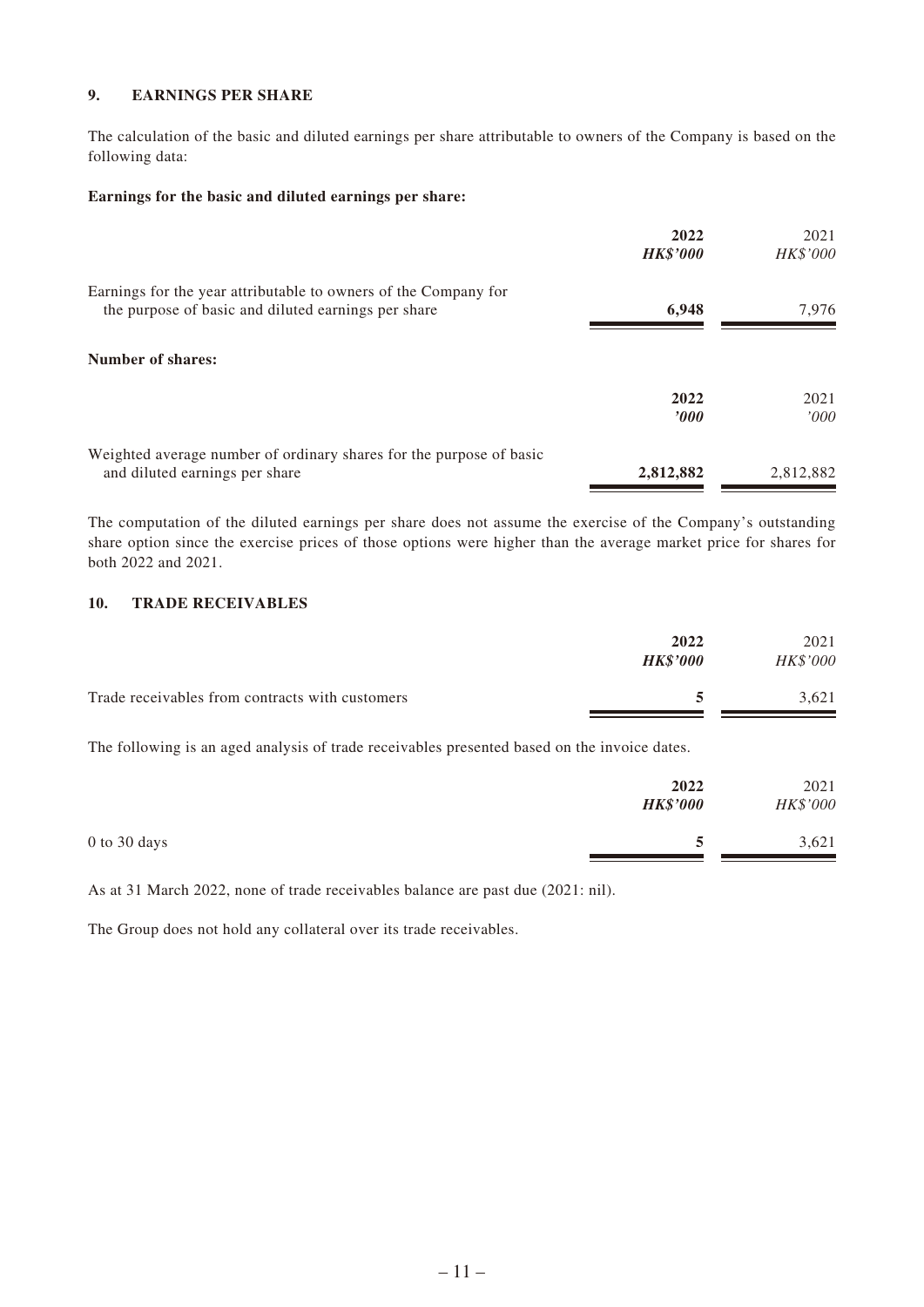## **11. TRADE AND OTHER PAYABLES**

|                                  | 2022<br><b>HK\$'000</b> | 2021<br>HK\$'000 |
|----------------------------------|-------------------------|------------------|
| Trade payables<br>Other payables | 907<br>10,511           | 2,970<br>13,098  |
|                                  | 11,418                  | 16,068           |

The following is an aged analysis of trade payables presented based on the invoice date:

|                   | 2022<br><b>HK\$'000</b> | 2021<br>HK\$'000         |
|-------------------|-------------------------|--------------------------|
| $0$ to $30$ days  | 352                     | 305                      |
| 31 to 60 days     |                         | $\overline{\phantom{0}}$ |
| 61 to 90 days     |                         | 2,552                    |
| More than 90 days | 555                     | 113                      |
|                   | 907                     | 2,970                    |

## **12. DIVIDEND**

No dividend had been paid or declared by the Company during the year (2021: nil).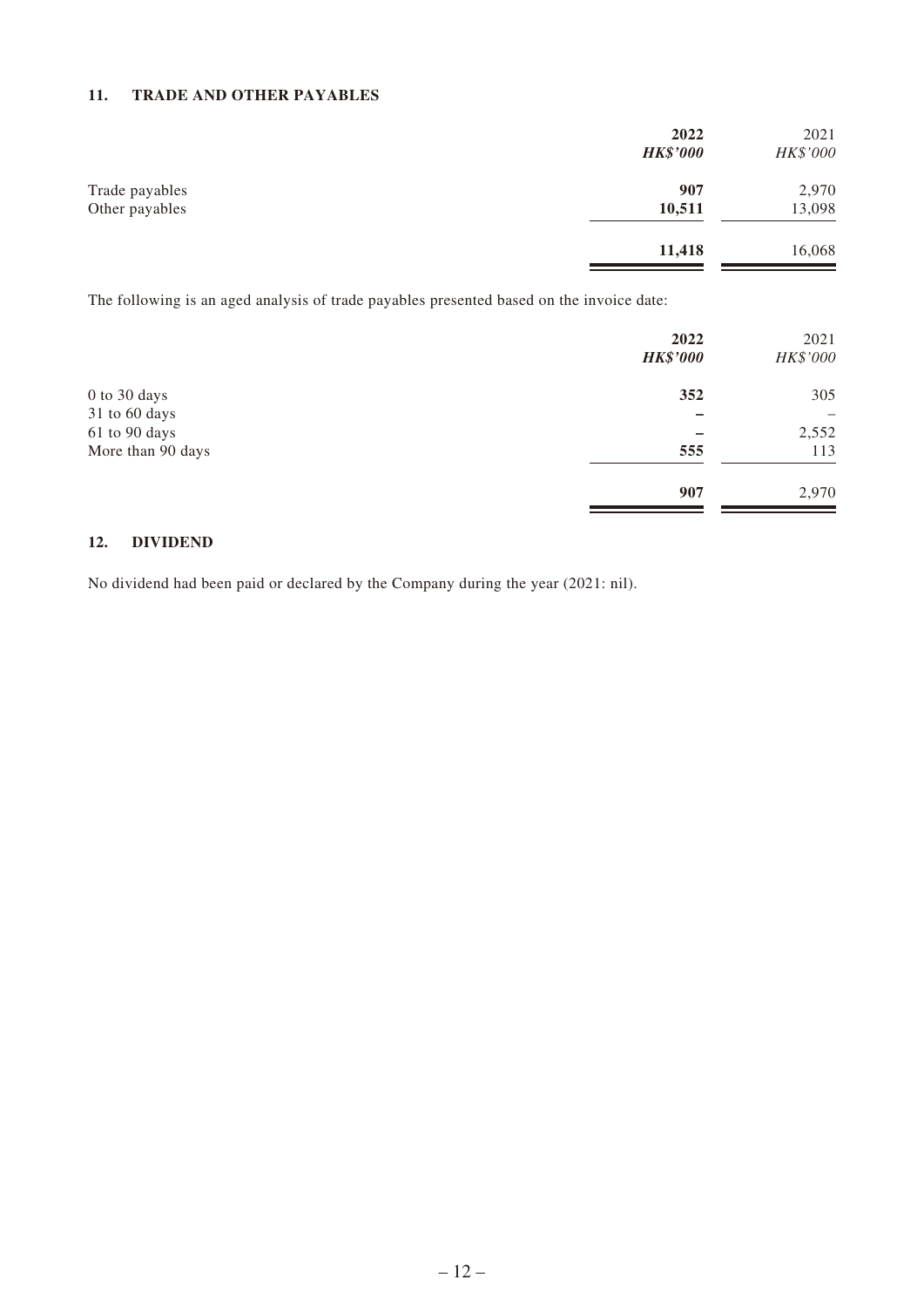# **MANAGEMENT DISCUSSION AND ANALYSIS**

# **BUSINESS REVIEW AND OUTLOOK**

# **Mining Business**

# *Overview*

The Mining Business primarily comprises of exploration and exploitation of a nickel-copper mine in Mainland China. For the year ended 31 March 2022, high-grade nickel-copper ores were the major products sold under the Mining Business.

During the year ended 31 March 2022, the Group recorded a decrease in gross profit due to decrease in sales of nickel-copper ores extracted from phase one of the Baishiquan Nickelcopper Mine, the resources of which was exhausted in March 2021 with minimal activities and costs incurred at mine site. All the remaining inventory was sold in August 2021 and there was no turnover from the Mining Business thereafter. In view that the mining license will be expired in September 2022, the Group had commenced the renewal preparation during the year under review. For phase two mining zone of the Baishiquan Nickel-copper Mine, we have engaged qualified professional to prepare verification report of resources and reserves with supplementary exploration work completed in April 2022, of which the approval by the regulatory authority is a precedent for the commencement of the feasibility study. For the year ended 31 March 2022, we have incurred approximately HK\$1.6 million (2021:nil) for drilling 13 holes of approximately 3,441 meters. The Group also paid mining royalties of approximately HK\$12.3 million for the Baishiquan Nickel-copper Mine.

For the year ended 31 March 2022, turnover from sales of 18,046 tonnes of high-grade nickel-copper ores amounted to approximately HK\$79.8 million, as compared to turnover of HK\$189.0 million by sales of 24,730 tonnes of high-grade nickel-copper ores of HK\$80.7 million, 17,471 tonnes of nickel concentrate of HK\$83.8 million and 1,846 tonnes of copper concentrate of HK\$24.5 million for the year ended 31 March 2021.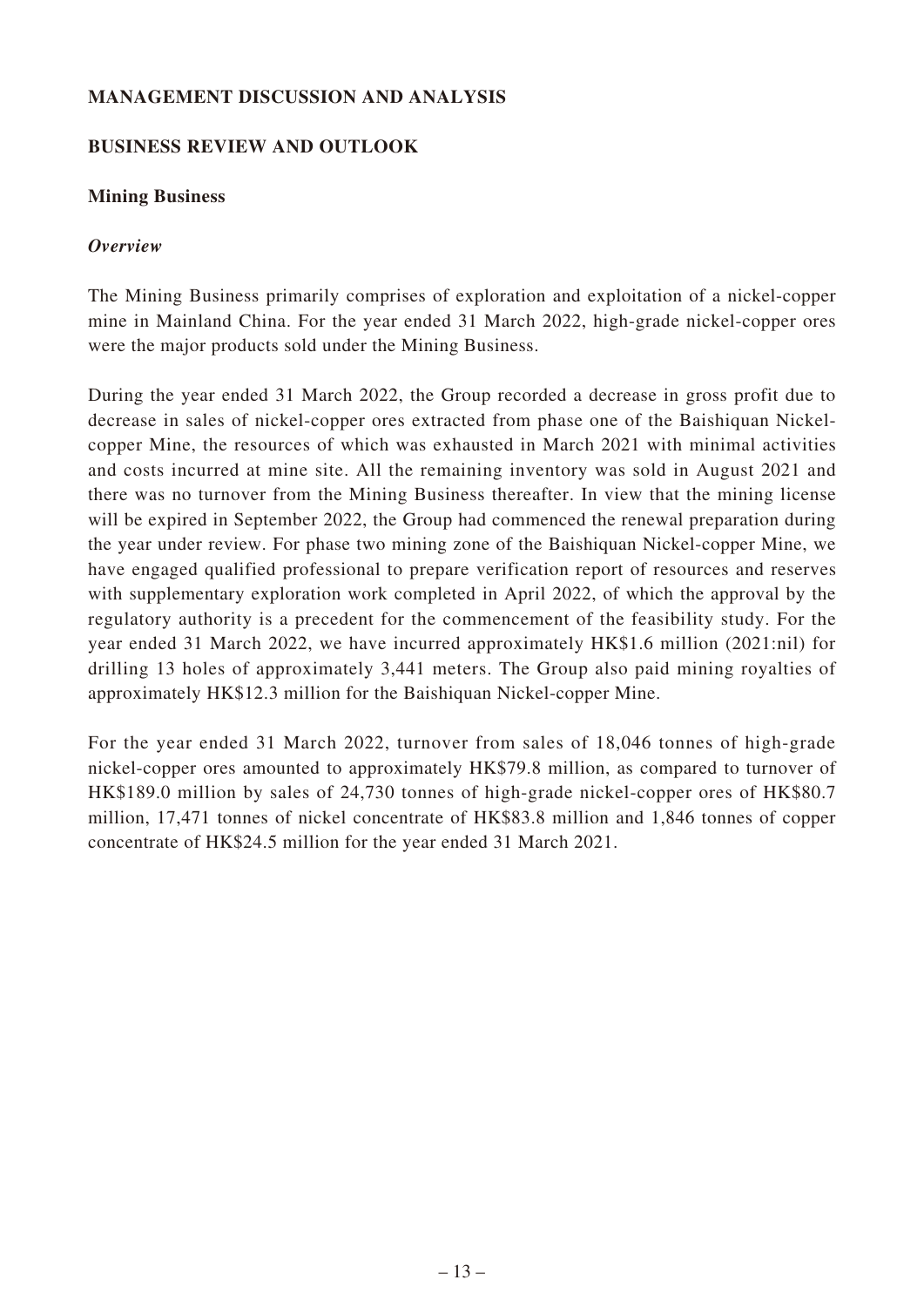# *Resource estimates update*

As at 31 March 2022, the details of the resource estimates of the mining zone (phase two) are set out below:

|                    | <b>Resource</b> | Tonnage            |          | Average grade |
|--------------------|-----------------|--------------------|----------|---------------|
| <b>Mine</b>        | category        | $(tonnes * 1,000)$ | $(Ni\%)$ | $(Cu\%)$      |
| Baishiquan Nickel- | Indicated       | 2,880              | 0.58     | 0.39          |
| copper Mine        | Inferred        | 2,631              | 0.61     | 0.33          |

*Notes:*

- (1) The resource estimates are prepared by internal experts based on the exploration works done and the new national standard of the PRC classifications for Mineral Resources and Mineral Reserves (GB/T 17766-2020) adjusted from the JORC resource and reserve estimates previously disclosed.
- (2) Cut-off grade is 0.3%.

## *Exploration, Development and Mining Production Activities*

|                    | <b>Activity</b>      |                      |                      |
|--------------------|----------------------|----------------------|----------------------|
| <b>Mine</b>        | <b>Exploration</b>   | <b>Development</b>   | <b>Mining</b>        |
| Baishiquan Nickel- | Drilling of 13 holes | No material activity | No material activity |
| copper Mine        | of approximately     |                      |                      |
|                    | 3,441 meters         |                      |                      |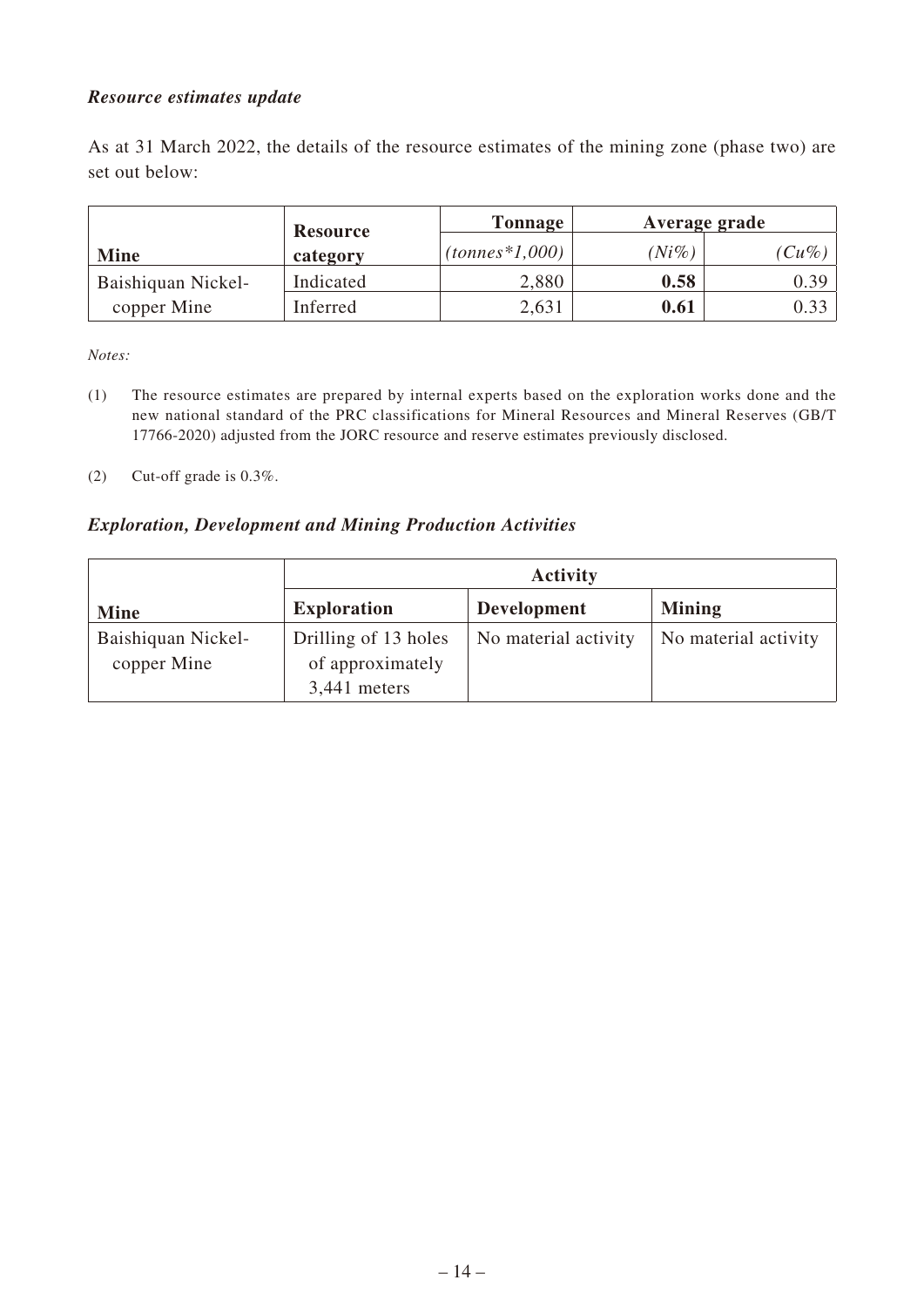# *Expenditure Incurred*

During the year ended 31 March 2022, the Group had incurred expenditure on exploration, development, mining and processing activities as follows:

|     |                                                          | <b>Total</b> |
|-----|----------------------------------------------------------|--------------|
|     |                                                          | HK\$'000     |
| 1.  | <b>Capital Expenditure</b>                               |              |
| 1.1 | <b>Exploration activities</b>                            |              |
|     | Drilling and analysis                                    | 1,628        |
| 1.2 | Development activities (including mine construction)     |              |
|     | Construction of drift                                    |              |
|     | <b>Total Capital Expenditure</b>                         | 1,628        |
| 2.  | <b>Operating Expenditure for Mining Activities</b>       |              |
|     | Staff cost                                               | 274          |
|     | Consumables                                              | 6            |
|     | Fuel, electricity, water and other services              | 89           |
|     | Non-income taxes, royalties and other government charges | 14           |
|     | Others                                                   | 8            |
|     | <b>Total Operating Expenditure</b>                       | 391          |
|     | <b>Total Capital and Operating Expenditure</b>           | 2,019        |
| 3.  | <b>Processing Expenditure</b>                            |              |
|     | <b>Total Expenditure</b>                                 | 2,019        |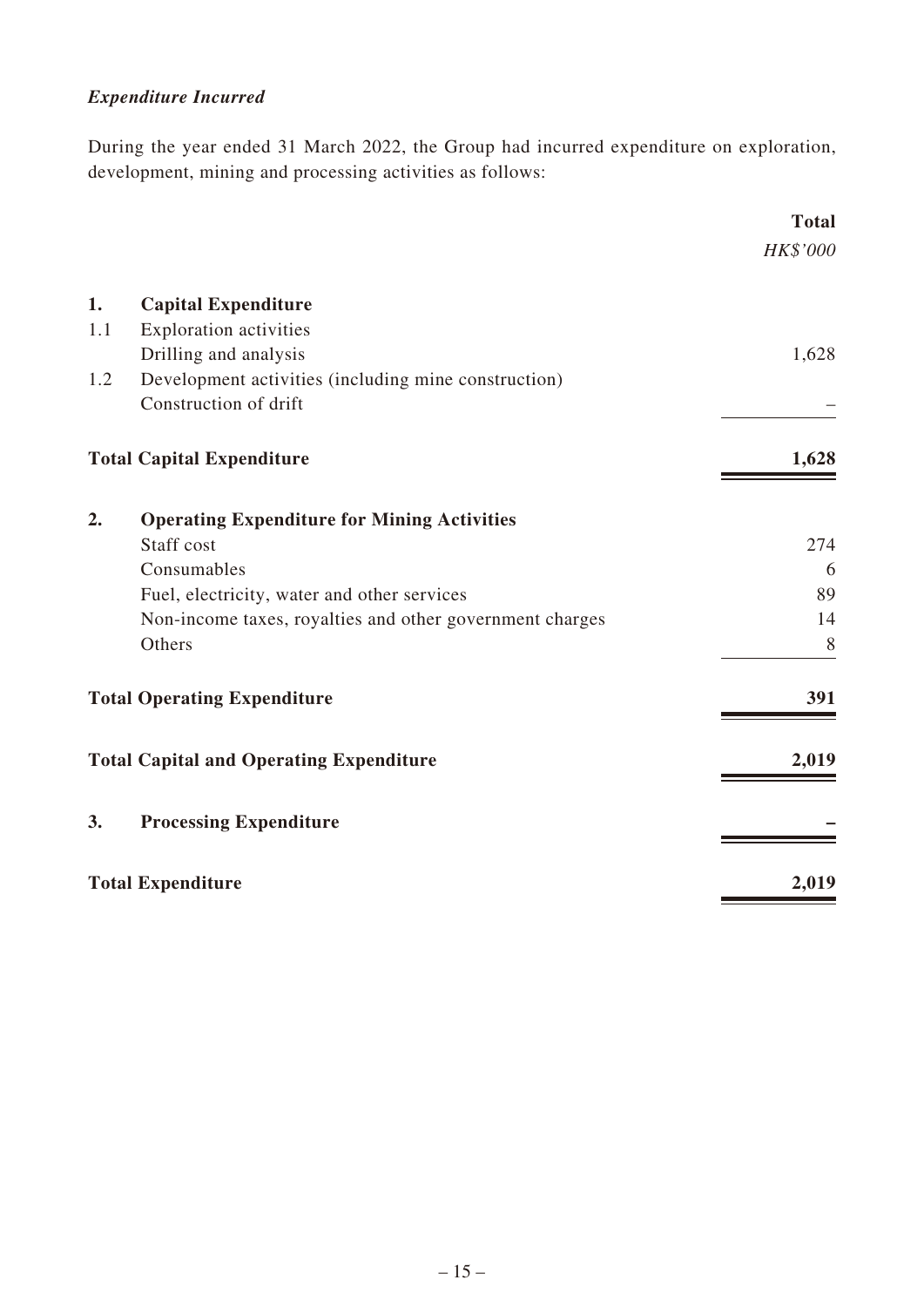# *Infrastructure projects and subcontracting arrangements*

As at 31 March 2022, there was HK\$1.0 million commitments in relation to the new contract (2021: nil).

# *Outlook*

Throughout this financial year, we have worked hard to develop phase two mining zone of the Baishiquan Nickel-copper Mine as these metals will play a major role in the low-carbon future and demand for nickel and copper is expected to have a rapid growing market.

As we have completed the supplementary exploration work in April 2022, our primary goal in this year is to obtain the government approval on the verification report of resources and reserves which will be submitted in the end of June 2022 and proceed to feasibility study. As the COVID-19 pandemic is still ongoing across the world and may pose great challenge to our operation and business, the Group would timely adjust our plan, keep pace with the global trend and make progress on our projects in times of uncertainty.

# **Other Business**

# *Overview*

Other Business comprised of research, development and sale agency of bio and nano materials products as well as software maintenance and development services. For the year ended 31 March 2022, there was turnover of approximately HK\$0.4 million (2021: HK\$0.9 million) from Other Business and the segment profit was approximately HK\$0.2 million (2021: HK\$1.2 million). The segment profit was mainly contributed by the service fee income of HK\$0.4 million from the provision of sales agency services of bio and nano materials products. The Group also engaged in the development and sales of water soluble and biodegradable products, which contributed a revenue of approximately HK\$25,000 (2021: HK\$16,000) for the year ended 31 March 2022.

# *Outlook*

For the Other Business, the year under review was a turbulent year as the development of our investment projects has been delayed due to the strict anti-epidemic measures imposed by the Hong Kong government. For the biodegradable material and nano projects, they will still be our investment in the coming years with first priority as personal and environmental hygiene and sanitization products are the global trend. However, as the macroeconomic environment remains uncertain under the pandemic, the Group will try its best to cope with the operational challenges and turn all challenges into opportunities.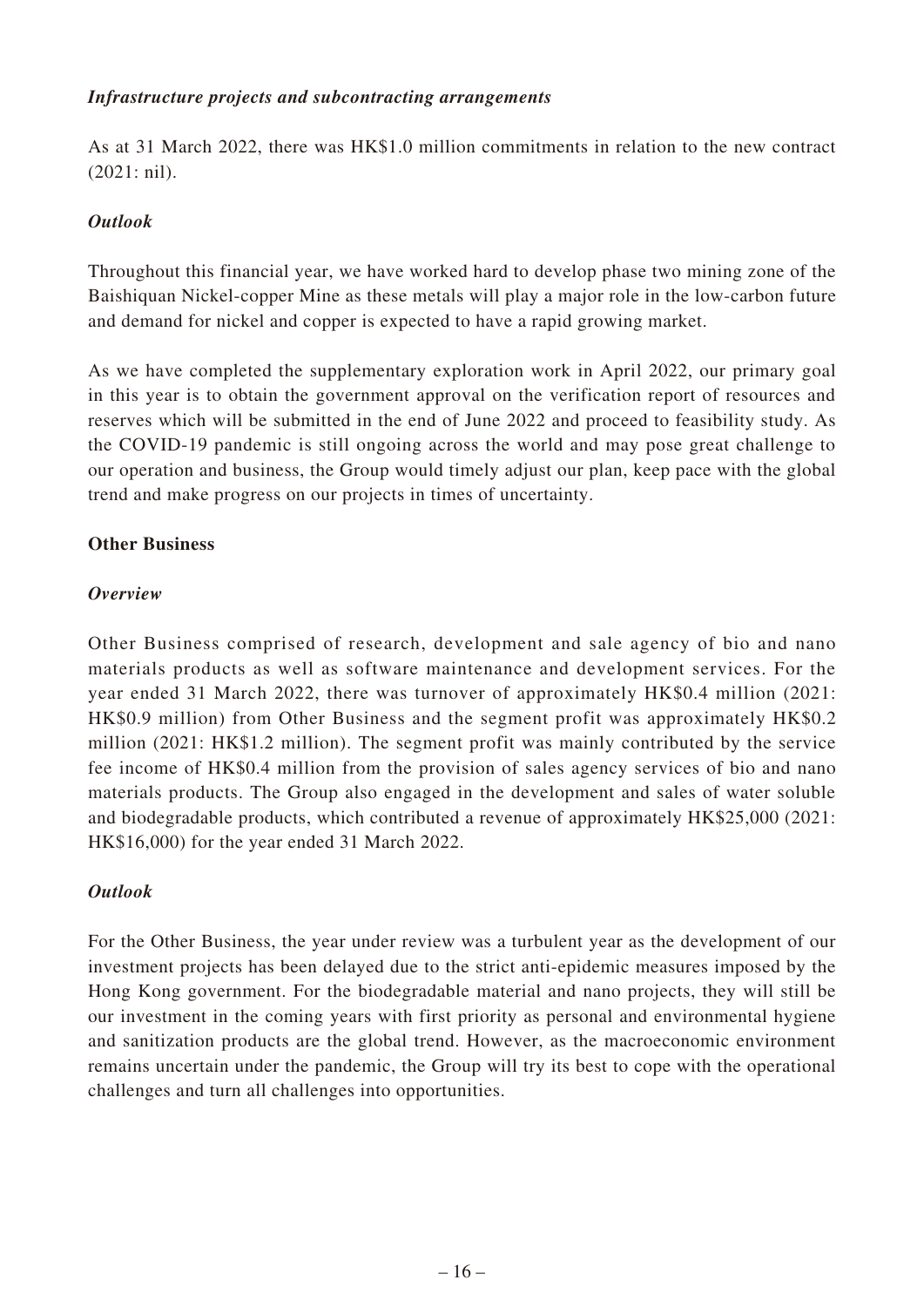## **Interests in Associates**

For the year ended 31 March 2022, the Group recorded share of profit of its associates of approximately HK\$0.3 million (2021: loss of HK\$0.1 million) which mainly derived from HK\$0.6 million and HK\$0.9 million cash rebate received by Nano Bubble Limited and Nano Energy Limited respectively from the Innovation and Technology Commission where there was no cash rebate in the last year.

Immediately after the subscription of 12,470 shares of CGA Holdings Limited ("CGA Holdings") by an independent third party (the "Subscriber") on 18 October 2021 with the subscription price to provide funding for the proposed listing of CGA Holdings on an overseas stock exchange (the "Subscription"), the equity interest of CGA Holdings owned by the Group decreased from 29.97% to 15.28%. CGA Holdings ceased to be an associate of the Group and was accounted for as financial assets at fair value through profit or loss. The Group recorded a gain on partial disposal of an associate of approximately HK\$7.3 million upon completion of the Subscription. In the event that the listing is unsuccessful for any reason on or before 18 April 2023, the Subscriber shall transfer all its shareholding in CGA Holdings to Bloom Explorer Limited ("Bloom Explorer") and the Group at a consideration of HK\$1 so as CGA Holdings shall be owned as to approximately 70.03% by Bloom Explorer and as to approximately 29.97% by the Group. Further details of the Subscription are set out in the Company's announcement dated 18 October 2021.

Pursuant to the subscription agreement dated 16 May 2018, the three founders of CGA Holdings (the "CGA Guarantors") guaranteed to the Group that the net profit after tax as shown in the audited consolidated financial statements of CGA Holdings for the years ended 31 March 2020 and 31 March 2021 shall not be in aggregate less than HK\$32,000,000 ("Guaranteed Profit"). As the Guaranteed Profit has not been fulfilled, the CGA Guarantors are required to pay to the Group a compensation of HK\$9,142,400 ("Profit Guarantee Compensation"). On 30 June 2021, the Group and the CGA Guarantors entered into a deed of settlement ("Deed of Settlement"). The CGA Guarantors jointly and severally undertake to pay to the Group (a) HK\$1,000,000 upon the execution of the Deed of Settlement; (b) HK\$8,142,400 on or before 30 June 2023 or such earlier date as may be requested by the Group; and (c) a further sum accruing at the rate of 5% per annum on the outstanding amount payable by the CGA Guarantors under (b) above. As security for the due and punctual performance of the obligations of the CGA Guarantors, Bloom Explorer, which is wholly owned by the CGA Guarantors, executed in favour of the Group a share charge in respect of 9,090 shares of CGA Holdings, representing about 35.72% of the total shares of CGA Holdings currently in issue.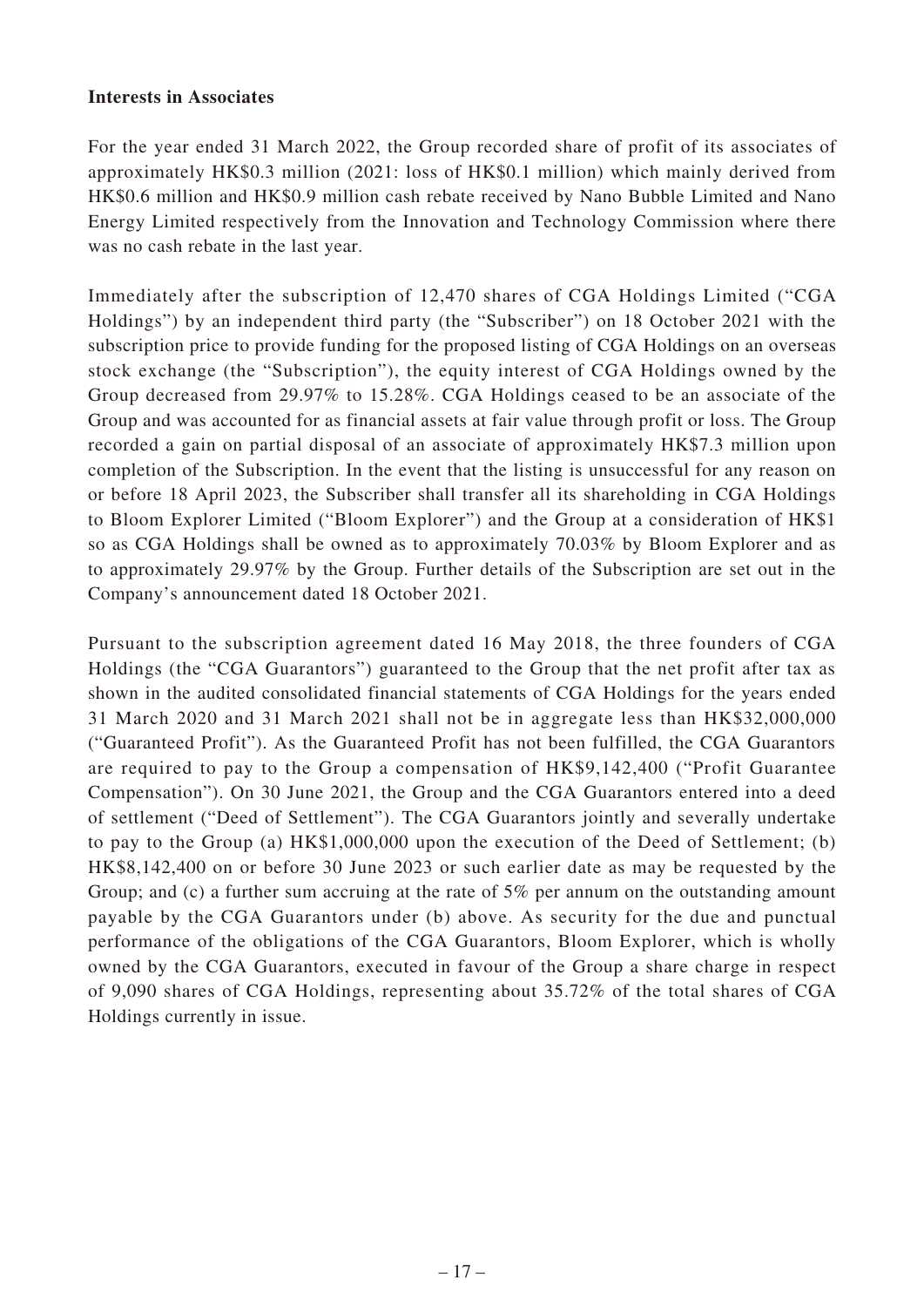The Group owned 22.53% equity interest in Nano Bubble Limited which is mainly engaged in research and development for hygienic and sanitisation products and related solutions using the nano-ozone technology. The hydroponic machine is not only used for replacing chemical detergent to sterilization and disinfection but also be applied to aquaculture and agriculture to enrich oxygen level in fish and vegetable cultivation media. During the year under review, the industrial hydroponic machine was still under fine tuning while the nano bubble generator for domestic use was under assembling. It is expected that the nano bubble generator for hydroponic use can be launched to the market in 2022. The Group is optimistic on the commercialisation of the research and development outcome of Nano Bubble Limited as such technology attracted massive positive feedback.

# **Other Investments**

As at 31 March 2021, the Group owned 600,000 ordinary shares of Dragon Silver Holdings Limited ("Dragon Silver"), representing approximately 8.86% of its issued share capital, at an investment cost of HK\$7,800,000. Dragon Silver is a company incorporated in Hong Kong principally engaged in trading, production, processing and investment in metals and related products. Pursuant to the subscription agreement dated 29 December 2017, the founder of Dragon Silver (the "DS Guarantor") irrevocably guaranteed to the Group that the profit for each of its financial years ended from 30 June 2018 to 2022 (the "DS Relevant Years") shall not be less than HK\$15,000,000 ("DS Profit Guarantee"). The Group and the DS Guarantor entered into a supplemental agreement on 24 April 2020 to waive the DS Profit Guarantee for the two financial years ended 30 June 2020 and 2021 and the DS Guarantor agreed to extend the DS Profit Guarantee for three additional financial years ending 30 June 2023, 2024 and 2025.

The DS Guarantor also irrevocably guaranteed to the Group that the amount of dividends declared and paid by Dragon Silver for each DS Relevant Years shall not be less than HK\$1.25 per share. Dragon Silver has not paid any dividend to the Group for its financial year ended 30 June 2021 ("FY2021"). On 7 October 2021, the DS Guarantor paid to the Group the compensation of HK\$750,000. As such, the Board (including the independent non-executive Directors) considers that the obligation of the DS Guarantor in respect of the DS Guaranteed Dividend for FY2021 has been fulfilled.

Pursuant to the put option deed dated 29 December 2017, the DS Guarantor has granted to the Group the Put Option to sell all the 600,000 shares at the consideration of HK\$7,800,000 within the period from 29 December 2021 to 28 December 2022. On 16 February 2022, the Group exercised the Put Option to sell all its shares in Dragon Silver to the DS Guarantor ("Disposal") and the transfer of the shares was completed with the total consideration of HK\$7,800,000 duly received by the Group. Further details of the Disposal are set out in the Company's announcement dated 16 February 2022.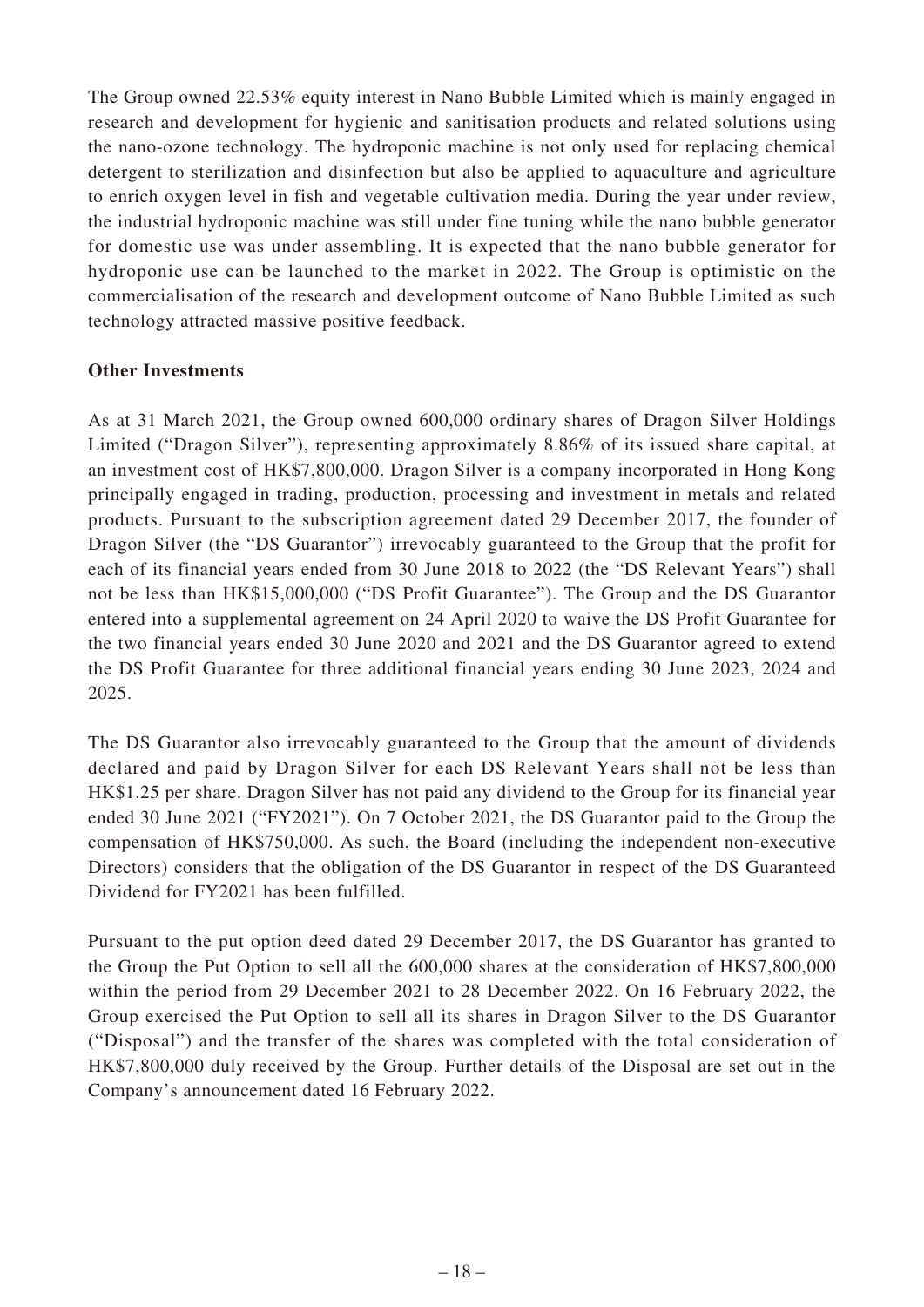# **FINANCIAL PERFORMANCE REVIEW**

For the year ended 31 March 2022, the Group recorded a total turnover of approximately HK\$80.2 million (2021: HK\$189.9 million), representing a decrease of 58% as compared with the last financial year. Other income and gains of approximately HK\$5.5 million for the year under review (2021: HK\$3.6 million) mainly represented dividend income, interest income, rental income and profit from disposal of consumables of processing plant. Profit for the year was approximately HK\$36.6 million (2021: HK\$50.2 million), which was mainly contributed by the Mining Business.

The Mining Business recorded revenue of approximately HK\$79.8 million (2021: HK\$189.0 million) and segment profit for the year of HK\$44.7 million (2021: HK\$76.0 million), representing a decrease of 58% and 41% respectively as compared with the last financial year. The decrease in revenue and profit was mainly due to the decrease in sales quantity whereas all the inventory was sold in August 2021.

There was turnover of approximately HK\$0.4 million from the Other Business (2021: HK\$0.9 million). Segment profit was HK\$0.2 million (2021: HK\$1.2 million). The decrease in segment profit of Other Business by 83% was mainly due to a one-off cash rebate for research and development of HK\$0.3 million received in the prior year. The segment profit of Other Business was contributed by the service fee income from sales of nanofibers related products and trading gain on sale of water soluble products.

Profit attributable to owners of the Company was approximately HK\$6.9 million, as compared to approximately HK\$8.0 million for the last financial year.

The adjusted EBITDA of the Group, a non-HKFRSs financial measure, for the current year decreased by HK\$56.1 million to HK\$41.8 million as compared to HK\$97.9 million last year, details of which is provided in the annual report of the Company.

# **LIQUIDITY AND FINANCIAL RESOURCES**

As at 31 March 2022, the Group had bank balances and cash of approximately HK\$127.1 million (2021: HK\$116.1 million) and net current assets of HK\$122.0 million (2021: HK\$117.4 million). Out of the Group's bank balances and cash, about 1% was denominated in Hong Kong dollars (2021: 2%) and 99% was denominated in Renminbi (2021: 98%). The cash denominated in United States dollars is less than 1% (2021: less than 1%).

As at 31 March 2022, the current ratio was 6.19 (2021: 3.33).

The Group generally financed its operations and investing activities with internally generated cash.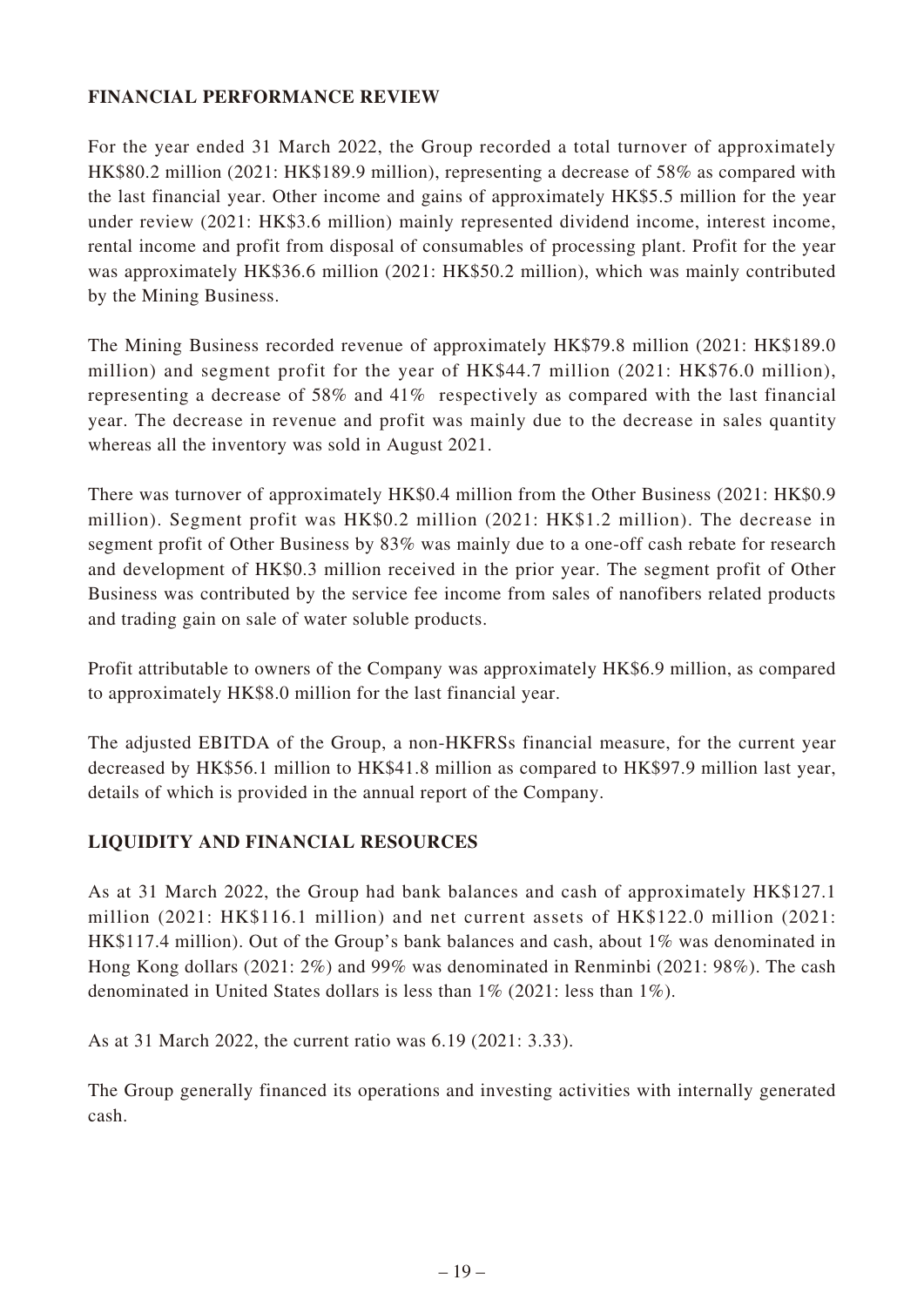As at 31 March 2022, the Group had outstanding borrowings of approximately HK\$11.2 million (2021: HK\$15.0 million), which mainly represented a loan from a related company.

# **CAPITAL COMMITMENTS**

The Group has no significant capital commitment as at 31 March 2022.

# **GEARING RATIO**

As at 31 March 2022, the Group's gearing ratio was approximately 18.34% (2021: 28.42%), based on total borrowings of approximately HK\$11.2 million (2021: HK\$15.0 million) and equity attributable to owners of the Company of approximately HK\$61.1 million (2021: HK\$52.8 million). The decrease in the ratio was mainly due to profit recognised in the current year which caused the increase in equity attributable to owners of the Company and also repayment of a loan from a related company.

# **EMPLOYEE INFORMATION**

As at 31 March 2022, the Group employed a total staff of 22 (2021: 35). The decrease in staff number was due to the staff layoff in the mine site and the processing plant upon completed extraction of mineral resources in the current mining zone (phase one) and also expiration of the tenancy of its processing plant. Staff remuneration is reviewed by the management of the Group from time to time and increases are granted normally annually or by special adjustment depending on length of service and performance when warranted. In addition to salaries, the Group provides staff benefits including medical insurance and provident fund. Share options and bonuses are also available to employees of the Group at the discretion of the Directors and depending upon the financial performance of the Group. The Group also concerns on work safety to the employees. During the year ended 31 March 2022, there was no serious work safety issue on our Group's employees.

# **CHARGE ON THE GROUP'S ASSETS**

None of the Group's assets was pledged as at the date of the announcement.

# **ORDER BOOK AND PROSPECTS FOR NEW BUSINESS**

There was no order book on hand as at 31 March 2022.

# **MATERIAL ACQUISITIONS AND DISPOSALS OF SUBSIDIARIES, ASSOCIATES AND JOINT VENTURES**

There was no material disposal or acquisition of subsidiaries, associates and joint ventures for the year.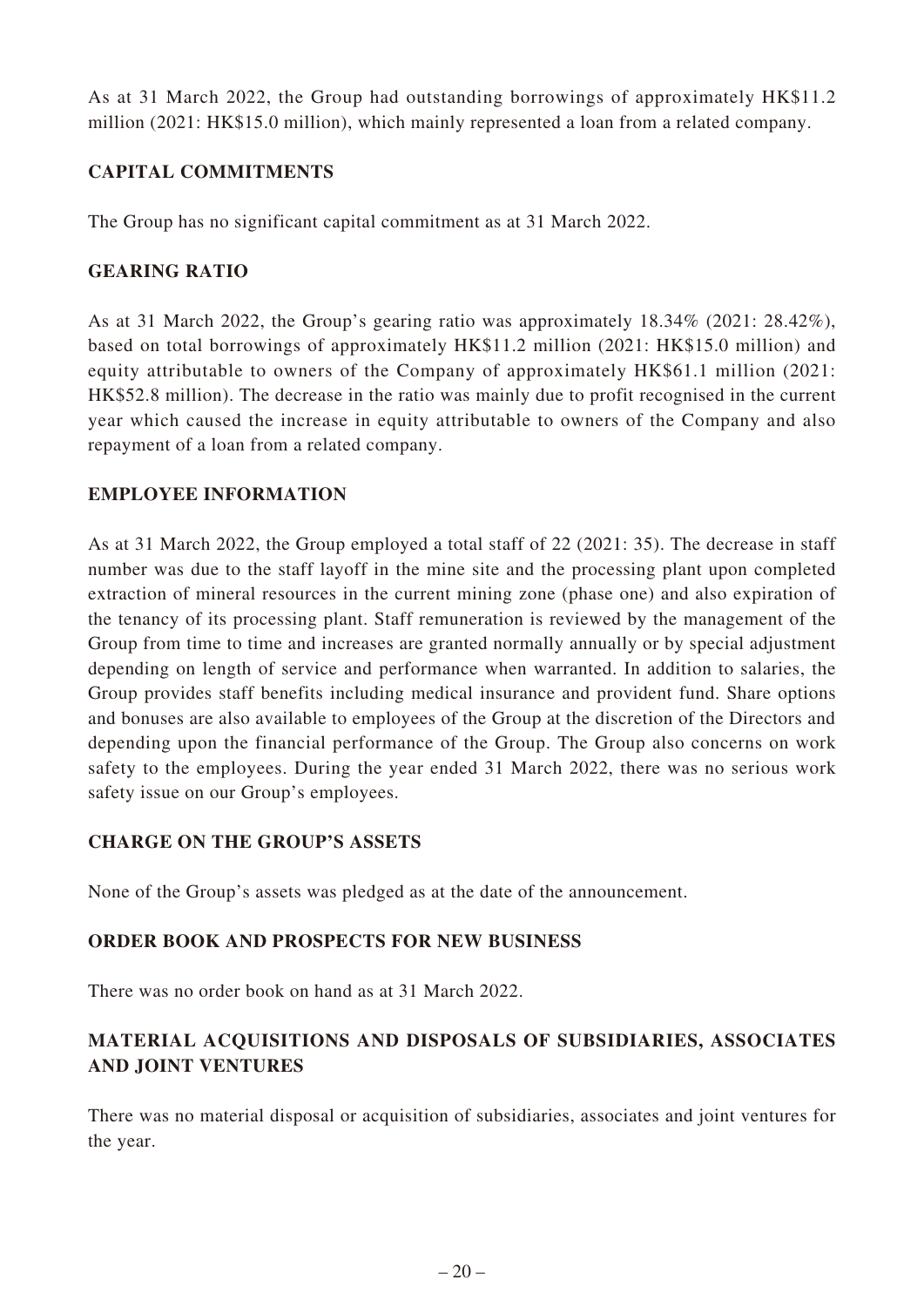# **FUTURE PLANS FOR MATERIAL INVESTMENTS**

The Group does not have any plan for material investments in the near future.

# **EXPOSURE TO EXCHANGE RISKS**

Since the Group's borrowings and its source of income are primarily denominated in the respective group companies functional currency which are mainly in Hong Kong dollars or Renminbi and the exchange rate of Renminbi to Hong Kong dollars has been relatively stable throughout the year under review, the exposure to foreign exchange rate fluctuations is not significant.

# **CONTINGENT LIABILITIES**

As at 31 March 2022, the Group has no material contingent liabilities.

# **PURCHASE, SALE OR REDEMPTION OF THE COMPANY'S LISTED SECURITIES**

During the year, neither the Company nor any of its subsidiaries purchased, sold or redeemed any of the Company's listed securities.

# **AUDIT COMMITTEE**

The audit committee comprises three independent non-executive Directors, Ms. Tsang Wai Chun Marianna, Ms. Chan Choi Ling and Mr. Lam Kwai Yan. The audit committee has reviewed the audited financial results of the Group for the year ended 31 March 2022.

# **CORPORATE GOVERNANCE PRACTICES**

The Company strives to attain and maintain the highest standard of corporate governance as it believes that effective corporate governance practices are fundamental to enhancing shareholder value and safeguarding shareholder interests.

The principles of corporate governance adopted by the Group emphasise a quality board, sound internal control, and transparency and accountability to all its shareholders.

The Company has adopted the code provisions ("Code Provisions") set out in the Corporate Governance Code (version up to 31 December 2021) (the "Code") as set out in Appendix 15 to the GEM Listing Rules. The Company had complied with all Code Provisions as set out in the Code, throughout the year ended 31 March 2022, except for Code Provision A.2.1.